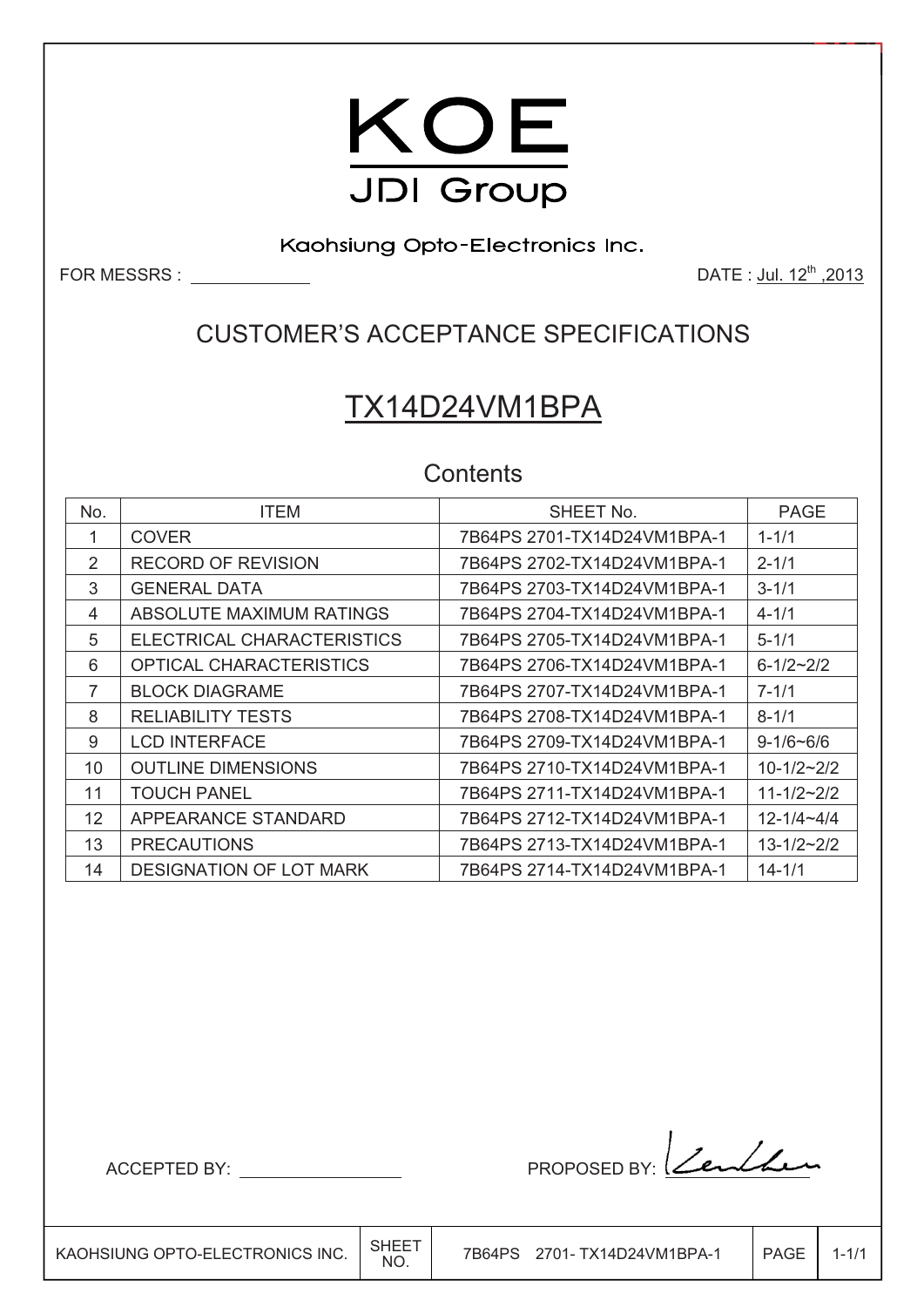|      | 2. RECORD OF REVISION           |                     |                              |      |           |
|------|---------------------------------|---------------------|------------------------------|------|-----------|
|      |                                 |                     |                              |      |           |
| DATE | SHEET No.                       |                     | <b>SUMMARY</b>               |      |           |
|      |                                 |                     |                              |      |           |
|      | KAOHSIUNG OPTO-ELECTRONICS INC. | <b>SHEET</b><br>NO. | 7B64PS 2702- TX14D24VM1BPA-1 | PAGE | $2 - 1/1$ |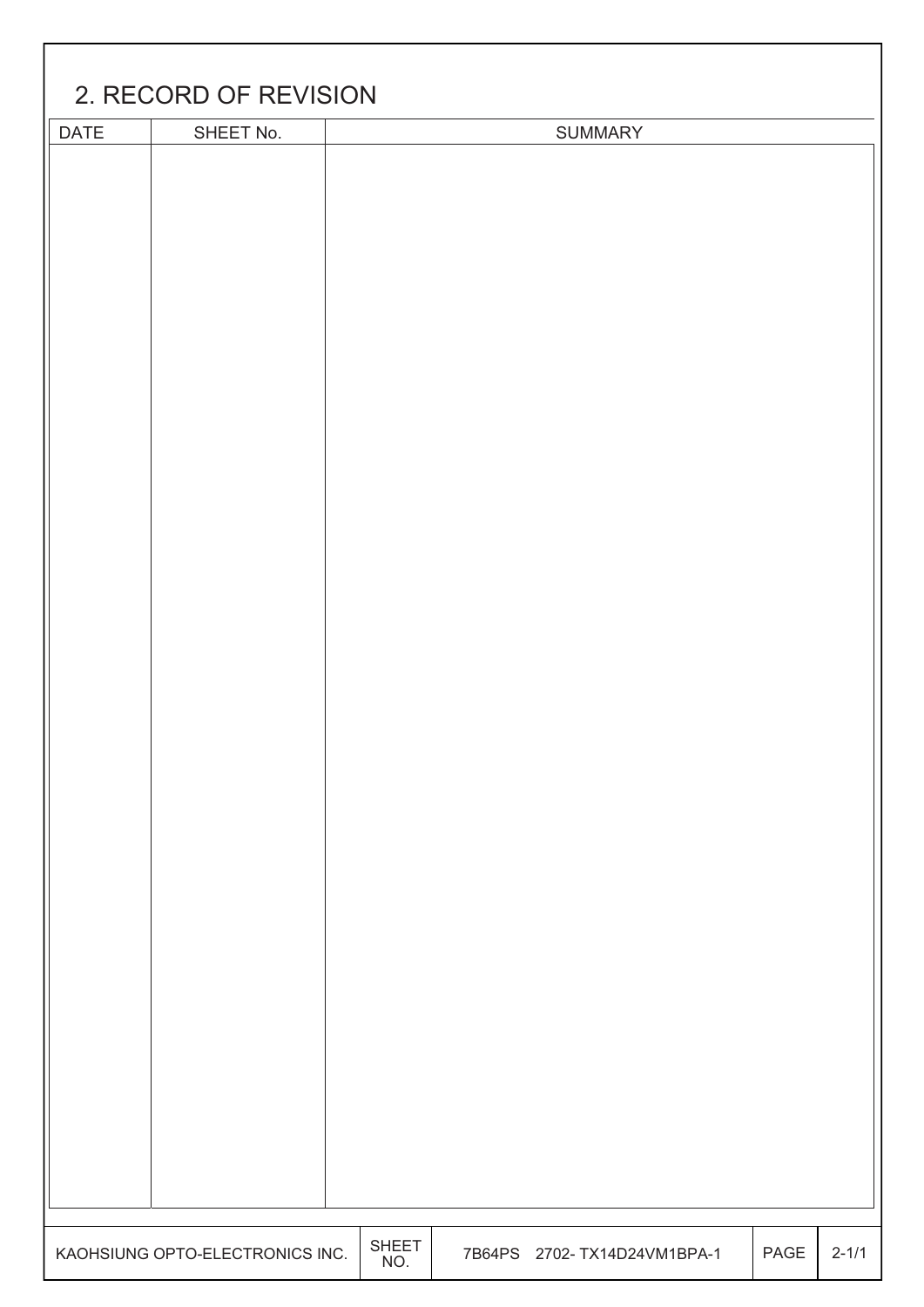### 3. GENERAL DATA

#### 3.1 DISPLAY FEATURES

This module is a 5.7" QVGA of 4:3 format amorphous silicon TFT. The pixel format is vertical stripe and sub pixels are arranged as R(red), G(green), B(blue) sequentially. This display is RoHS compliant, and COG (chip on glass) technology and LED backlight are applied on this display

| Part Name                      | TX14D24VM1BPA                                                                                            |
|--------------------------------|----------------------------------------------------------------------------------------------------------|
| <b>Module Dimensions</b>       | 167.0(W) mm x 109.0(H) mm x 10.7(D) mm typ.                                                              |
| <b>LCD Active Area</b>         | 115.2(W) mm x 86.4(H) mm                                                                                 |
| Dot Pitch                      | $0.12(W)$ mm x 3(R, G, B)(W) x 0.36(H) mm                                                                |
| Resolution                     | 320 x 3(RGB)(W) x 240(H) dots                                                                            |
| <b>Color Pixel Arrangement</b> | R, G, B Vertical stripe                                                                                  |
| LCD Type                       | Transmissive Color TFT; Normally White                                                                   |
| Display Type                   | <b>Active Matrix</b>                                                                                     |
| Number of Colors               | 262k Colors                                                                                              |
| <b>Backlight</b>               | 15 LEDs $(3 \text{ serial } x 5)$                                                                        |
| Weight                         | 220g typ.                                                                                                |
| Interface                      | C-MOS; 18-bit RGB; 40 pins                                                                               |
| Power Supply Voltage           | 3.3V for LCD and Backlight                                                                               |
| <b>Power Consumption</b>       | 380mW for LCD; 1030mW for B/L                                                                            |
| <b>Viewing Direction</b>       | 6 O'clock (without image inversion and least brightness change)<br>12 O'clock (contrast peak located at) |
| <b>Touch Panel</b>             | 4 wire resistive type; Film on Glass; Antiglare Surface                                                  |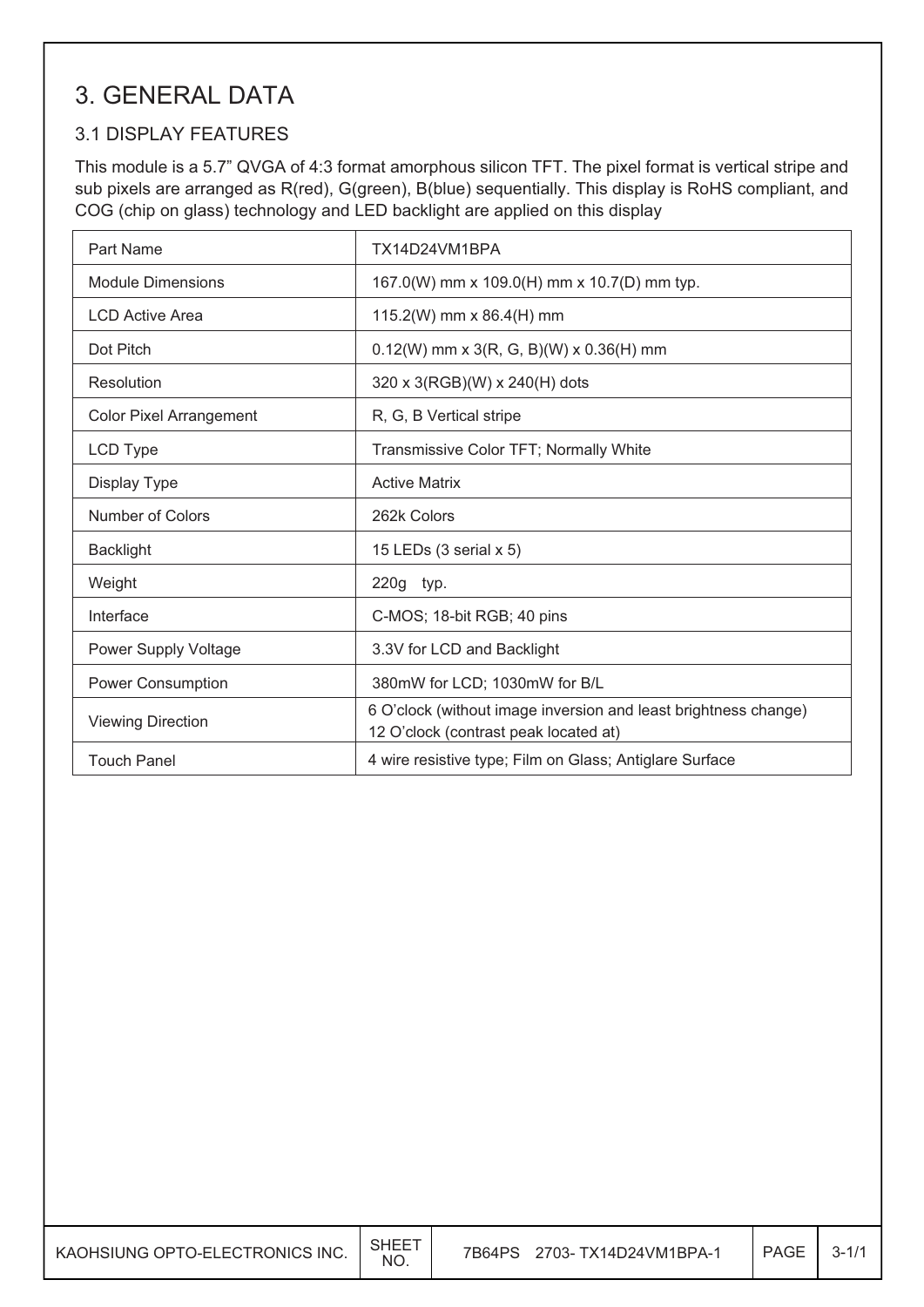### 4. ABSOLUTE MAXIMUM RATINGS

 $\overline{\phantom{a}}$ 

| Item                         | Symbol                     | Min.   | Max.          | Unit              | <b>Remarks</b> |
|------------------------------|----------------------------|--------|---------------|-------------------|----------------|
| <b>Supply Voltage</b>        | $\mathsf{V}_{\mathsf{DD}}$ | $-0.3$ | 5.0           |                   | -              |
| Input Voltage of Logic       |                            | $-0.2$ | $V_{DD}$ +0.2 |                   | Note 1         |
| <b>Operating Temperature</b> | Top                        | $-20$  | 70            | $\degree$ C       | Note 2         |
| Storage Temperature          | Tst                        | $-30$  | 80            | $^{\circ}$ $\cap$ | Note 2         |

Note 1: The rating is defined for the signal voltages of the interface such as DE, DCLK and RGB data bus.

Note 2: The maximum rating is defined as above based on the chamber temperature, which might be different from ambient temperature after assembling the panel into the application. Moreover, some temperature-related phenomenon as below needed to be noticed:

- Background color, contrast and response time would be different in temperatures other than  $25^{\circ}$ C.

- Operating under high temperature will shorten LED lifetime.

| KAOHSIUNG OPTO-ELECTRONICS INC. | SHEE <sup>T</sup><br><b>NO</b> | 2704- TX14D24VM1BPA-1<br>7B64PS | PAGE |  |
|---------------------------------|--------------------------------|---------------------------------|------|--|
|---------------------------------|--------------------------------|---------------------------------|------|--|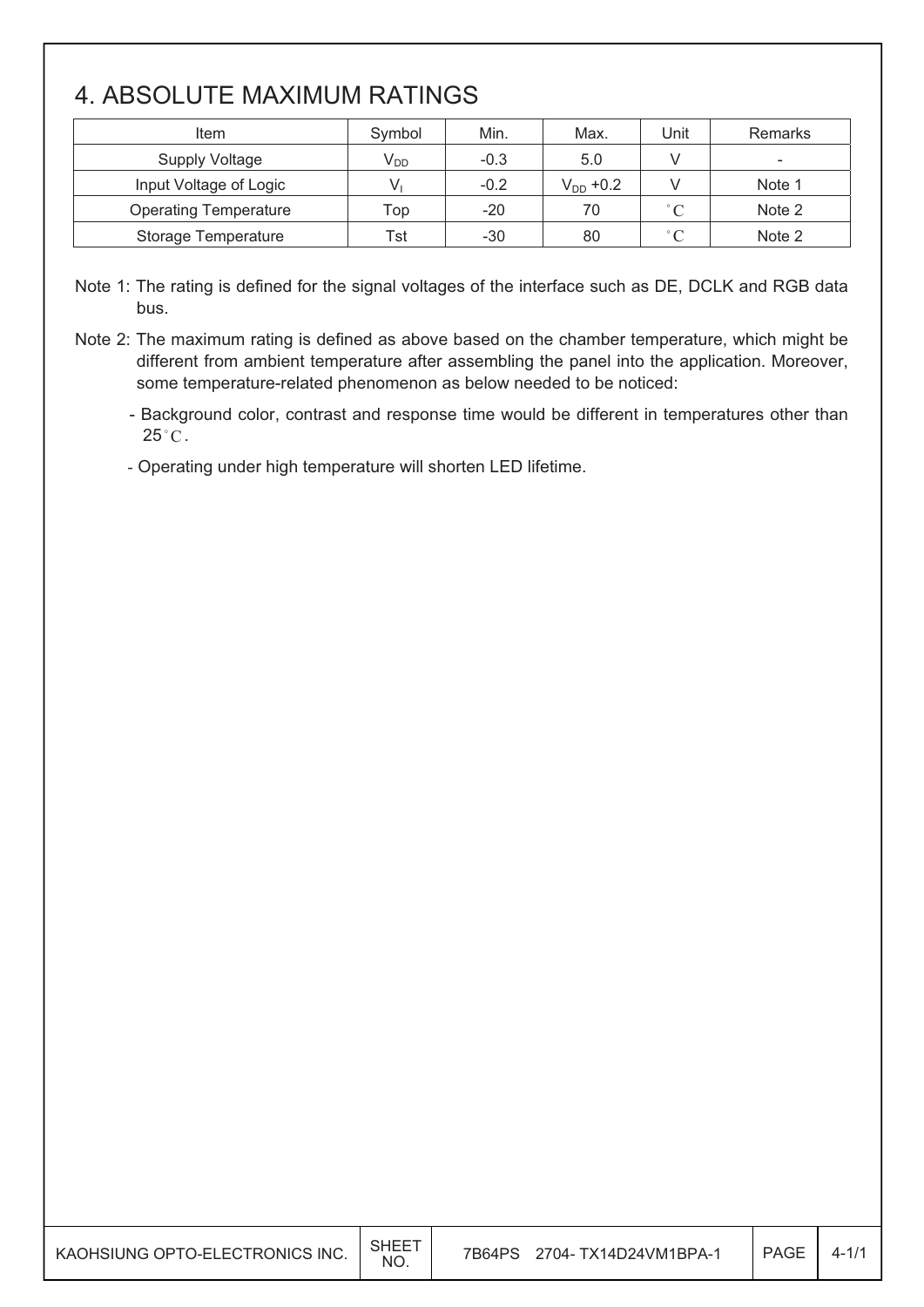## 5. ELECTRICAL CHARACTERISTICS

#### 5.1 LCD CHARACTERISTICS

#### $T_a = 25$  °C, Vss = 0V

| Item                   | Symbol          | Condition                 | Min.               | Typ.                     | Max.               | Unit       | <b>Remarks</b>           |
|------------------------|-----------------|---------------------------|--------------------|--------------------------|--------------------|------------|--------------------------|
| Power Supply Voltage   | $V_{DD}$        |                           | 3.0                | 3.3                      | 3.6                | V          | -                        |
| Input Voltage of Logic |                 | "H" level                 | 0.7V <sub>DD</sub> | $\overline{\phantom{a}}$ | $V_{DD}$           |            |                          |
|                        | V               | "L" level                 | $V_{SS}$           | $\overline{\phantom{a}}$ | 0.3V <sub>DD</sub> | V          | Note 1                   |
| Power Supply Current   | l <sub>DD</sub> | $V_{DD}$ - $V_{SS}$ =3.3V |                    | 115                      | 130                | mA         | Note 2                   |
| <b>Vsync Frequency</b> | $\mathbf{v}$    | $\overline{\phantom{a}}$  | 52                 | 60                       | 68                 | Hz         | $\overline{\phantom{0}}$ |
| <b>Hsync Frequency</b> | H               | $\overline{\phantom{a}}$  | 13.1               | 15.2                     | 17.7               | <b>KHz</b> | ۰                        |
| <b>DCLK Frequency</b>  | $\prime$ CLK    |                           | 4.85               | 5.85                     | 7.0                | <b>MHz</b> | $\overline{\phantom{0}}$ |

Note 1: The rating is defined for the signal voltages of the interface such as DE, DCLK, DIM and RGB data bus.

Note 2: An all black check pattern is used when measuring  $I_{DD}$ ,  $f_y$  is set to 60 Hz.

Note 3: 1.0A fuse is applied in the module for  $I_{DD}$ . For display activation and protection purpose, power supply is recommended larger than 2.5A to start the display and break fuse once any short circuit occurred.

#### 5.2 BACKLIGHT CHARACTERISTICS

| 5.2 BACKLIGHT CHARACTERISTICS<br>$T_a = 25$ °C |             |                       |                          |      |                |      |                   |
|------------------------------------------------|-------------|-----------------------|--------------------------|------|----------------|------|-------------------|
| Item                                           | Symbol      | Condition             | Min.                     | Typ. | Max.           | Unit | Remarks           |
| Power Supply Voltage                           | $V_{DD}$    | <b>Backlight Unit</b> | 3.0                      | 3.3  | 3.6            | V    | Note1             |
| <b>LED Forward Current</b>                     |             | $0V;0\%$ duty         | $\overline{\phantom{a}}$ | 312  | 342            |      |                   |
| (Dim Control)                                  | <b>ILED</b> | 3.3VDC;100% duty      |                          | 120  | 132            | mA   | Note <sub>2</sub> |
| LED Lifetime                                   | -           | 312mA                 | $\overline{\phantom{0}}$ | 50K  | $\overline{a}$ | hrs  | Note 3            |

Note 1: Fig. 5.1 shows the LED backlight circuit. The circuit has 15 LEDs in total and R is 200  $\Omega$ .

- Note 2: Dimming function can be obtained by applying DC voltage or PWM signal from the display interface CN1. The recommended PWM signal is 1K~10KHz with 3.3V amplitude.
- Note 2: The estimated lifetime is specified as the time to reduce 50% brightness by applying 60mA at  $25^{\circ}$ C.

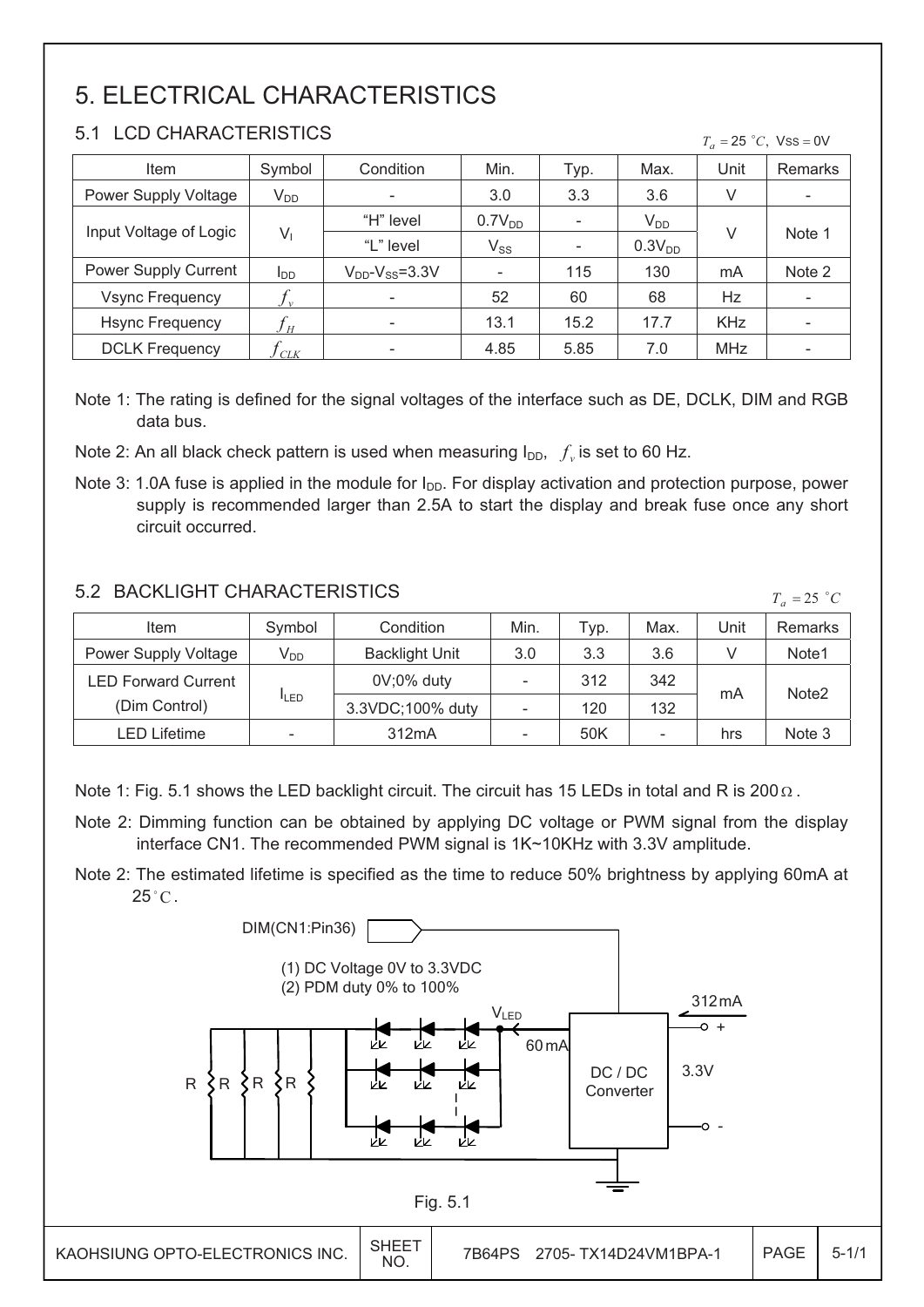### 6. OPTICAL CHARACTERISTICS

The optical characteristics are measured based on the conditions as below:

- Supplying the signals and voltages defined in the section of electrical characteristics.
- The backlight unit needs to be turned on for 30 minutes.
- The ambient temperature is  $25^{\circ}$ C.

- In the dark room around 500~1000 lx, the equipment has been set for the measurements as shown in Fig 6.1.

|                              |             |             |                                         |                          |      |      | $T_a = 25$ °C, $f_v = 60$ Hz, $V_{DD} = 3.3$ V |                          |  |
|------------------------------|-------------|-------------|-----------------------------------------|--------------------------|------|------|------------------------------------------------|--------------------------|--|
| Item                         |             | Symbol      | Condition                               | Min.                     | Typ. | Max. | Unit                                           | Remarks                  |  |
| <b>Brightness of White</b>   |             |             |                                         | 280                      | 360  |      | cd/m <sup>2</sup>                              | Note 1                   |  |
| <b>Brightness Uniformity</b> |             |             | $\phi = 0^{\circ}, \theta = 0^{\circ},$ | 70                       |      |      | $\frac{0}{0}$                                  | Note 2                   |  |
| <b>Contrast Ratio</b>        |             | CR          | $I_{LED} = 60mA$                        | 300                      | 600  |      | $\overline{\phantom{a}}$                       | Note 3                   |  |
| Response Time                |             |             | $\phi = 0^\circ$ , $\theta = 0^\circ$   | $\overline{\phantom{a}}$ | 45   |      | ms                                             |                          |  |
| <b>NTSC Ratio</b>            |             |             | $\phi = 0^\circ$ , $\theta = 0^\circ$   | $\overline{\phantom{a}}$ | 60   |      | $\%$                                           | $\overline{\phantom{a}}$ |  |
|                              |             | $\theta$ x  | $\phi = 0^\circ$ , CR $\geq 10$         | 50                       | 60   |      |                                                |                          |  |
|                              |             | $\theta x'$ | $\phi = 180^{\circ}$ , CR $\geq 10$     | 50                       | 60   |      |                                                |                          |  |
| <b>Viewing Angle</b>         |             | $\theta$ y  | $\phi = 90^\circ$ , CR $\geq 10$        | 65                       | 75   |      | Degree                                         | Note 5                   |  |
|                              |             | $\theta$ y' | $\phi = 270^\circ$ , CR $\geq 10$       | 45                       | 55   |      |                                                |                          |  |
|                              |             | $\sf X$     |                                         | 0.58                     | 0.63 | 0.68 |                                                |                          |  |
|                              | Red         | Y           |                                         | 0.29                     | 0.34 | 0.39 |                                                |                          |  |
|                              |             | X           |                                         | 0.32                     | 0.37 | 0.42 |                                                |                          |  |
| Color                        | Green       | Y           |                                         | 0.54                     | 0.59 | 0.64 |                                                |                          |  |
| Chromaticity                 |             | X           | $\phi = 0^\circ$ , $\theta = 0^\circ$   | 0.10                     | 0.15 | 0.20 |                                                | Note 6                   |  |
|                              | <b>Blue</b> | Y           |                                         | 0.04                     | 0.09 | 0.14 |                                                |                          |  |
|                              |             | X           |                                         | 0.26                     | 0.31 | 0.36 |                                                |                          |  |
|                              | White       | Y           |                                         | 0.28                     | 0.33 | 0.38 |                                                |                          |  |

Note 1: The brightness is measured from the center point of the panel, P5 in Fig. 6.2, for the typical value.

Note 2: The brightness uniformity is calculated by the equation as below:

Brightness uniformity =  $\frac{\text{Min.}_{\text{Br}}}{\text{Max.}_{\text{B}}\times \text{Max.}}$  X100% Max. Brightness

, which is based on the brightness values of the 9 points measured by BM-5 as shown in Fig. 6.2.

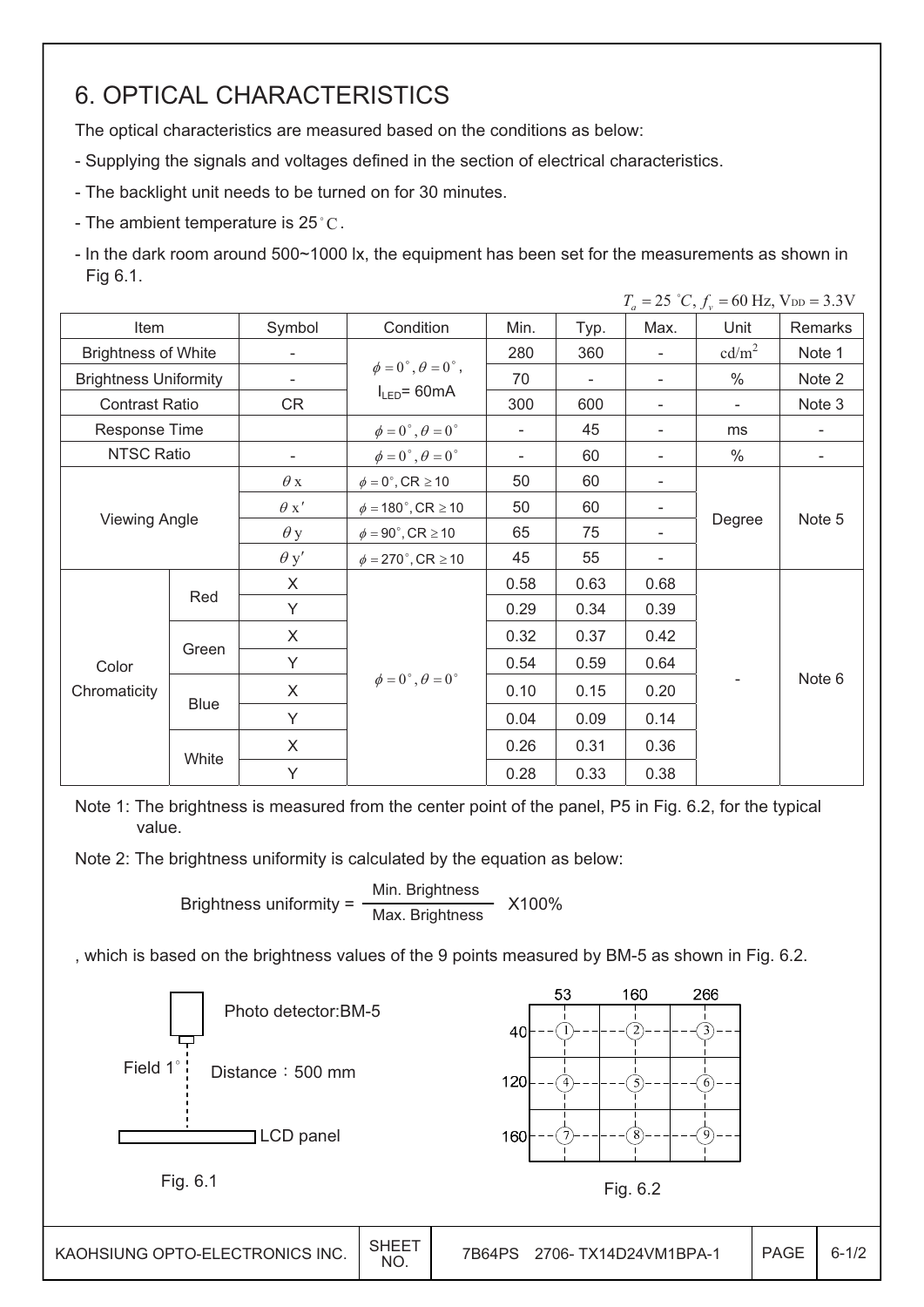Note 3: The Contrast ratio is measured from the center point of the panel, P5, and defined as the following equation:

$$
CR = \frac{Brightness of White}{Brightness of Black}
$$

Note 4: The definition of response time is shown in Fig. 6.3. The rising time is the period from 90% brightness to 10% brightness when the data is from white to black. Oppositely, Falling time is the period from 10% brightness rising to 90% brightness.



Note 5: The definition of viewing angle is shown in Fig. 6.4. Angle  $\phi$  is used to represent viewing directions, for instance,  $\phi = 270^\circ$  means 6 o'clock, and  $\phi = 0^\circ$  means 3 o'clock. Moreover, angle  $\theta$  is used to represent viewing angles from axis Z toward plane XY.

 The viewing direction of this display is 6 o'clock, which means that a photograph with gray scale would not be reversed in color and the brightness change would be less from this direction. However, the best contrast peak would be located at 12 o'clock.



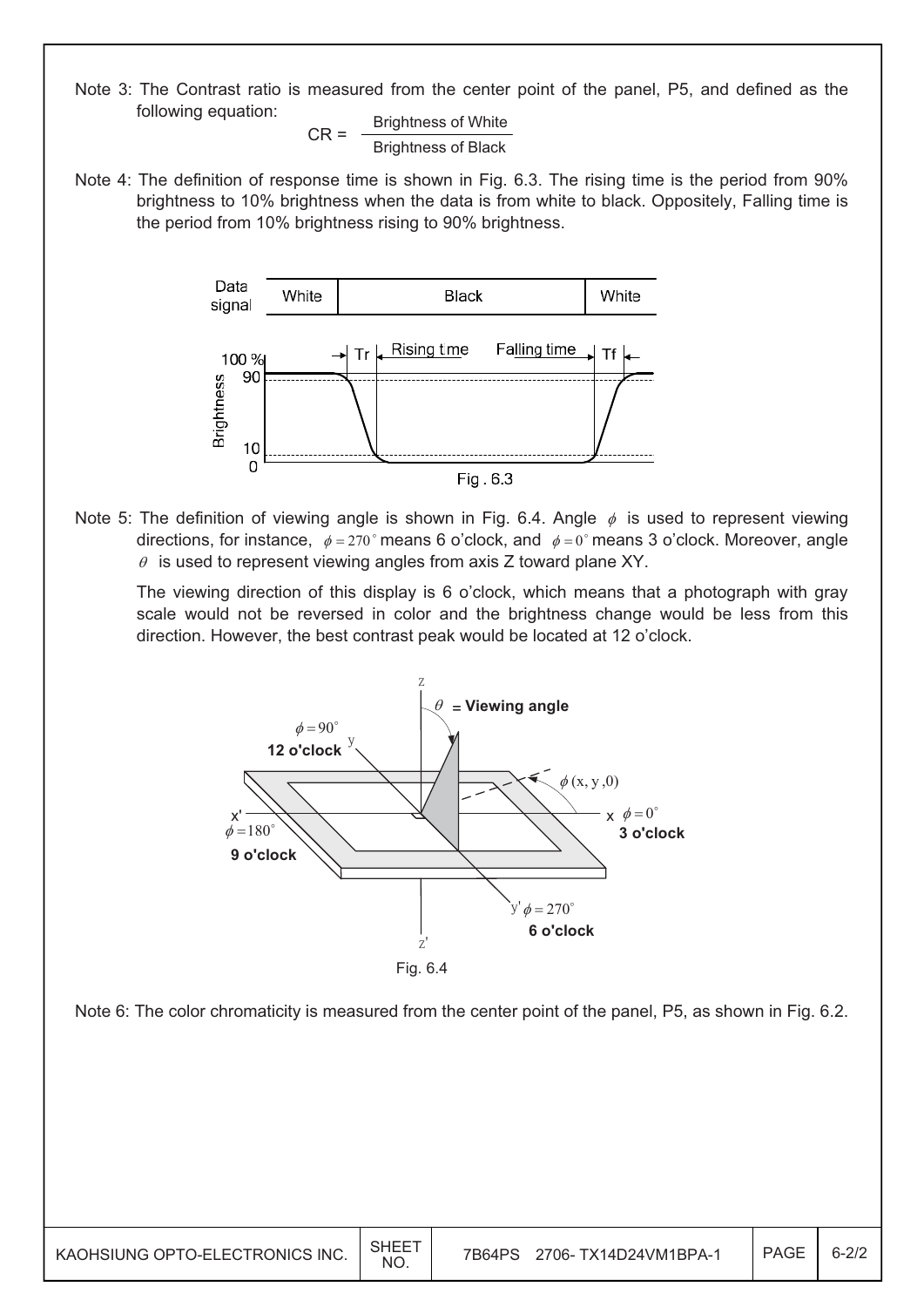### 7. BLOCK DIAGRAM



Note 1: Signals are DCLK, DIM, DE and RGB data bus.

| KAOHSIUNG OPTO-ELECTRONICS INC. | <b>SHEET</b><br><b>NO</b> | 2707- TX14D24VM1BPA-1<br>7B64PS | PAGE | $7 - 1/1$ |
|---------------------------------|---------------------------|---------------------------------|------|-----------|
|---------------------------------|---------------------------|---------------------------------|------|-----------|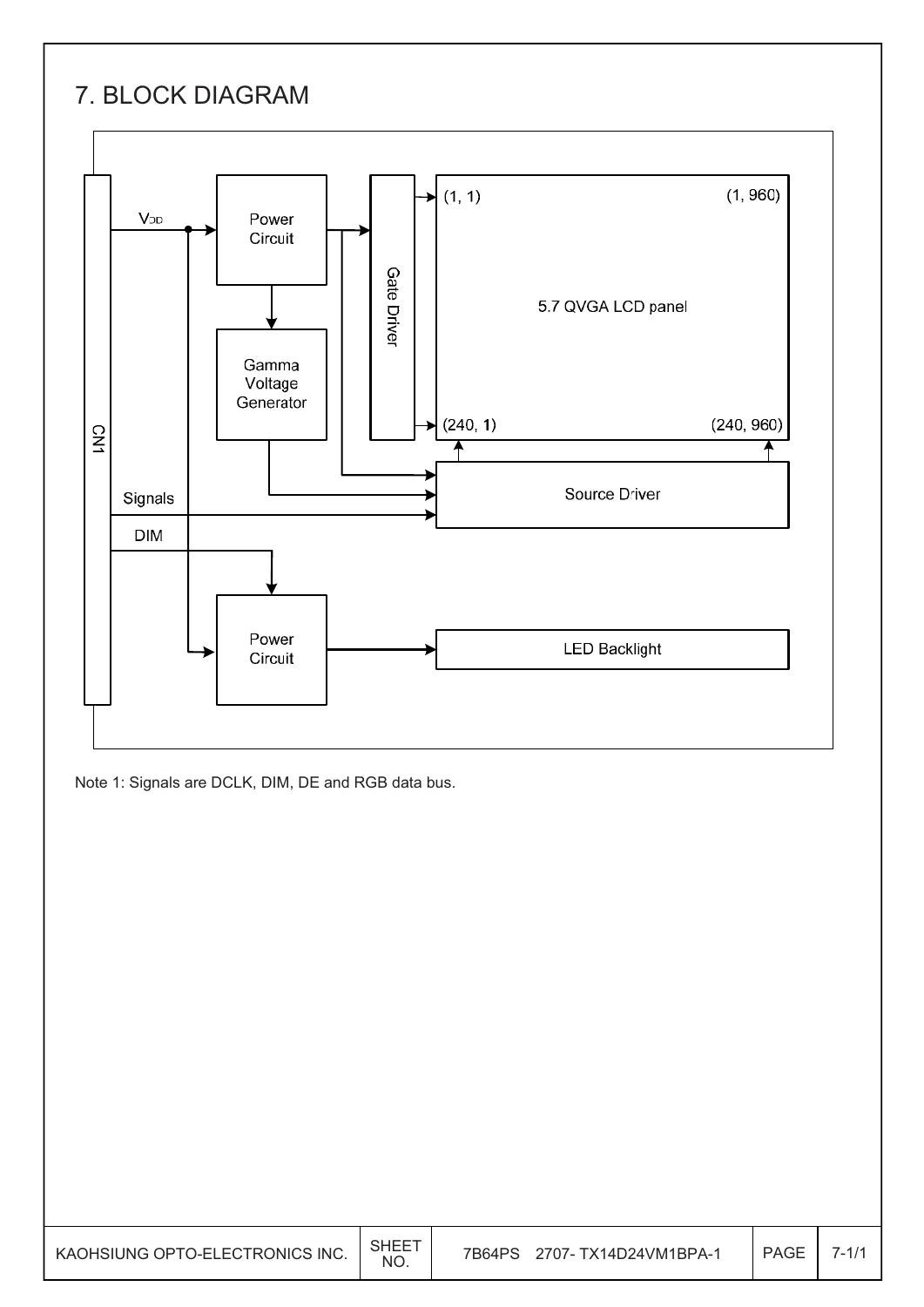### 8. RELIABILITY TESTS

| <b>Test Item</b>               | Condition                                                                                                                            |                                                           |
|--------------------------------|--------------------------------------------------------------------------------------------------------------------------------------|-----------------------------------------------------------|
| <b>High Temperature</b>        | 1) Operating<br>2) 70 $^{\circ}$ C                                                                                                   | 240 hrs                                                   |
| Low Temperature                | 1) Operating<br>2) -20 $^{\circ}$ C                                                                                                  | 240 hrs                                                   |
| <b>High Temperature</b>        | 1) Storage<br>2) $80^{\circ}$ C                                                                                                      | 240 hrs                                                   |
| Low Temperature                | 1) Storage<br>2) -30 $^{\circ}$ C                                                                                                    | 240 hrs                                                   |
| <b>Heat Cycle</b>              | 1) Operating<br>2) $-20$ °C $-70$ °C<br>3) 3hrs~1hr~3hrs                                                                             | 240 hrs                                                   |
| <b>Thermal Shock</b>           | 1) Non-Operating<br>2) -35 $^{\circ}$ C $\leftrightarrow$ 85 $^{\circ}$ C<br>3) 0.5 hr ↔ 0.5 hr                                      | 240 hrs                                                   |
| High Temperature &<br>Humidity | 1) Operating<br>2) 40°C& 85%RH<br>3) Without condensation<br>(Note3)                                                                 | 240 hrs                                                   |
| Vibration                      | 1) Non-Operating<br>2) 20~200 Hz<br>3) 2G<br>4) X, Y, and Z directions                                                               | 1 hr for each direction                                   |
| <b>Mechanical Shock</b>        | 1) Non-Operating<br>2) 10 ms<br>3) 50G<br>4) $\pm X$ , $\pm Y$ and $\pm Z$ directions                                                | Once for each direction                                   |
| <b>ESD</b>                     | 1) Operating<br>2) Tip: 150 pF, 330 $\Omega$<br>3) Air discharge for glass: ± 8KV<br>4) Contact discharge for metal frame: $\pm$ 8KV | 1) Glass: 9 points<br>2) Metal frame: 8 points<br>(Note4) |

Note 1: There is no display functionality failure occurred after the reliability tests.

Note 2: The display is not guaranteed for use in corrosive gas environments.

- Note 3: Under the condition of high temperature & humidity, if the temperature is higher than 40 °C, the humidity needs to be reduced as Fig. 8.1 shown.
- Note 4: All pins of LCD interface (CN1) have been tested by  $\pm$  100V contact discharge of ESD under non-operating condition.

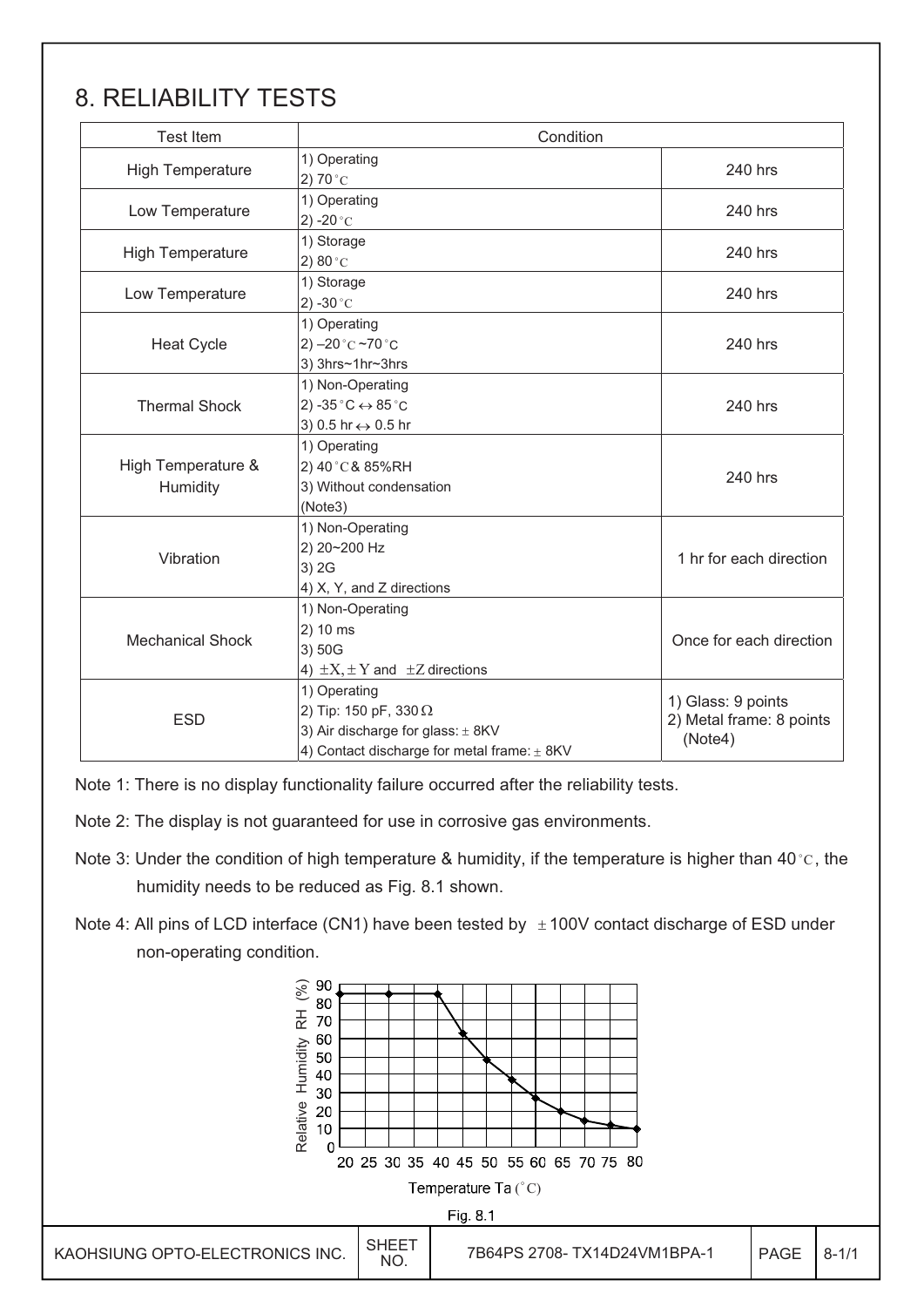### 9. LCD INTERFACE

### 9.1 INTERFACE PIN CONNECTIONS

The display interface connector is FA5B040HP1 made by JAE (Thickness:  $0.3 \pm 0.05$ mm; Pitch:  $0.5 \pm$ 0.05mm) and more details of the connector are shown in the section of outline dimension.

Pin assignment of LCD interface is as below:

| Pin No.        | Signal         | Function               | Pin No. | Signal         | Function        |
|----------------|----------------|------------------------|---------|----------------|-----------------|
| 1              | $V_{DD}$       |                        | 21      | G4             |                 |
| $\overline{2}$ | $V_{DD}$       |                        | 22      | G <sub>3</sub> | Green Data      |
| 3              | $V_{DD}$       | Power Supply for Logic | 23      | $V_{SS}$       | <b>GND</b>      |
| 4              | $V_{DD}$       |                        | 24      | G <sub>2</sub> |                 |
| 5              | NC             | No Connection          | 25      | G <sub>1</sub> | Green Data      |
| 6              | DE             | Timing Signal for Data | 26      | G <sub>0</sub> |                 |
| $\overline{7}$ | $V_{SS}$       | <b>GND</b>             | 27      | $V_{SS}$       | <b>GND</b>      |
| 8              | <b>DCLK</b>    | Dot Clock              | 28      | R <sub>5</sub> |                 |
| 9              | $V_{SS}$       | <b>GND</b>             | 29      | R4             | <b>Red Data</b> |
| 10             | NC             | No Connection          | 30      | R <sub>3</sub> |                 |
| 11             | $V_{SS}$       | <b>GND</b>             | 31      | $V_{SS}$       | <b>GND</b>      |
| 12             | B <sub>5</sub> |                        | 32      | R <sub>2</sub> |                 |
| 13             | B4             | <b>Blue Data</b>       | 33      | R <sub>1</sub> | <b>Red Data</b> |
| 14             | B <sub>3</sub> |                        | 34      | R <sub>0</sub> |                 |
| 15             | $V_{SS}$       | <b>GND</b>             | 35      | NC.            | No Connection   |
| 16             | <b>B2</b>      |                        | 36      | <b>DIM</b>     | Note1           |
| 17             | <b>B1</b>      | <b>Blue Data</b>       | 37      | NC             |                 |
| 18             | B <sub>0</sub> |                        | 38      | <b>NC</b>      | No Connection   |
| 19             | $V_{SS}$       | <b>GND</b>             | 39      | <b>NC</b>      |                 |
| 20             | G <sub>5</sub> | Green Data             | 40      | <b>NC</b>      |                 |

Note 1: Normal brightness: 0V or 0% PWM duty; Brightness Control: 0V to 3.3V DC or 0% to 100% PWM duty.

| KAOHSIUNG OPTO-ELECTRONICS INC. | SHEE <sup>.</sup><br><b>NO</b> | 2709- TX14D24VM1BPA-1<br>7B64PS | PAGE | $9 - 1/6$ |
|---------------------------------|--------------------------------|---------------------------------|------|-----------|
|---------------------------------|--------------------------------|---------------------------------|------|-----------|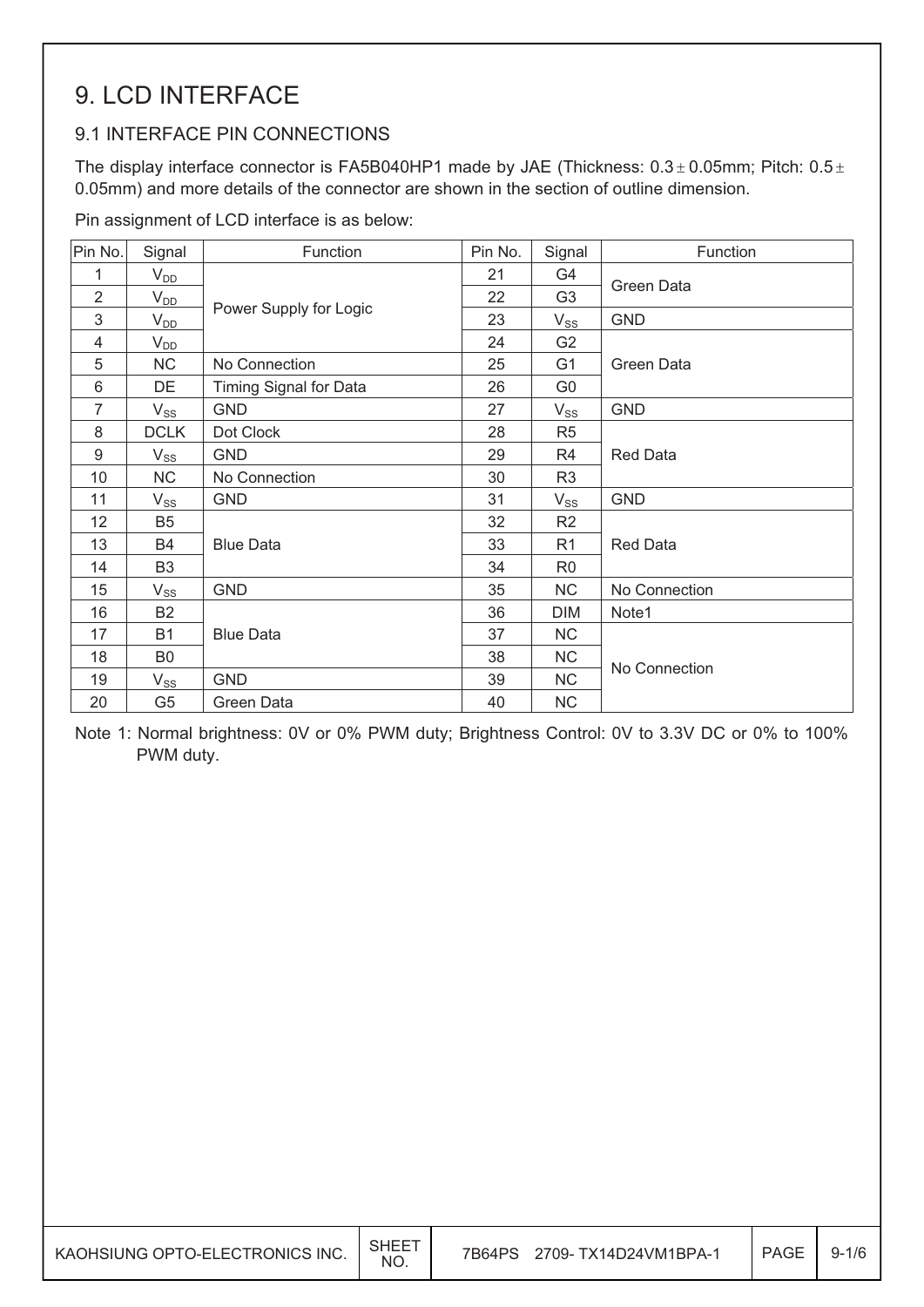

KAOHSIUNG OPTO-ELECTRONICS INC. SHEET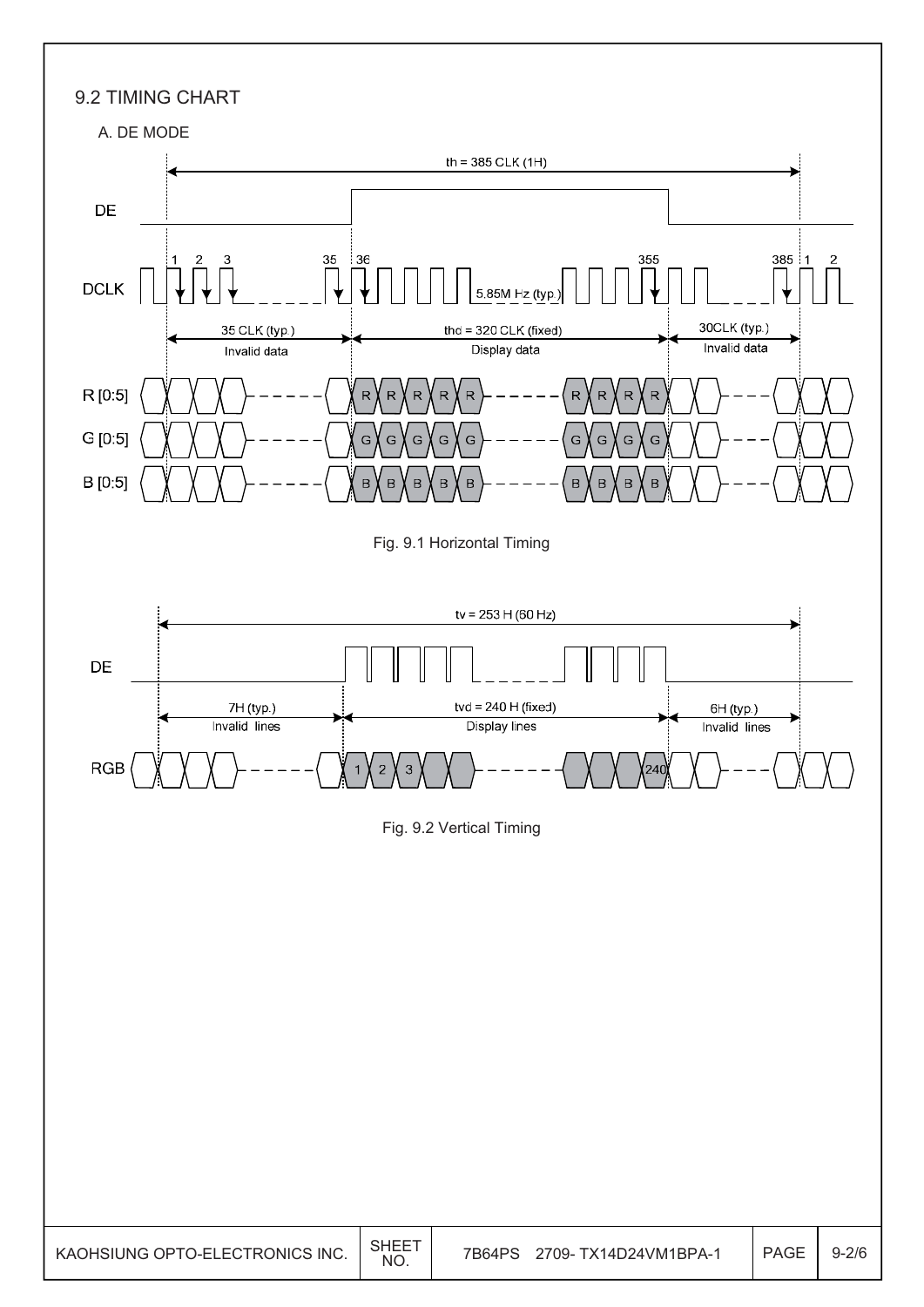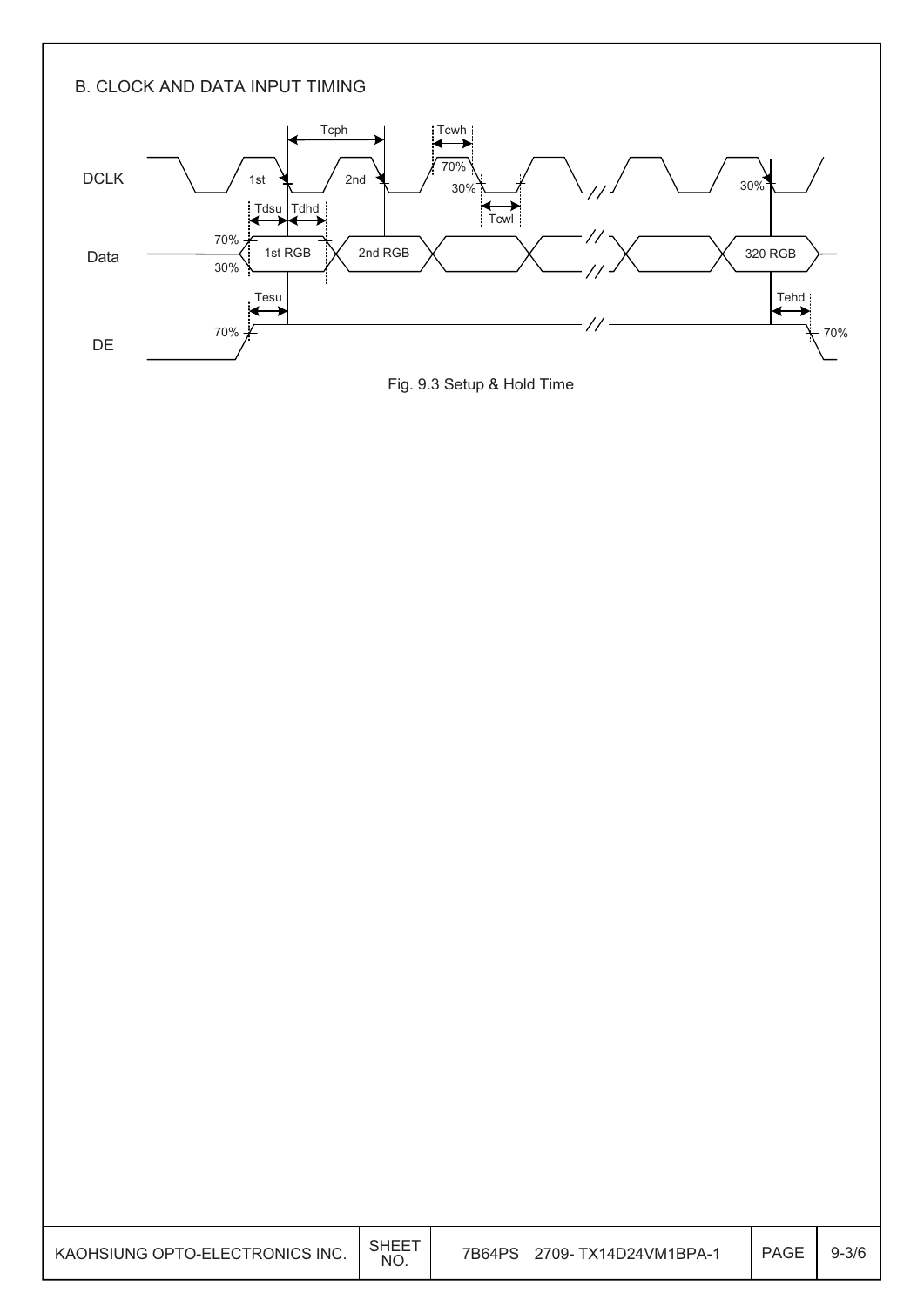#### 9.3 TIME TABLE

The column of timing sets including minimum, typical, and maximum as below are based on the best optical performance, frame frequency (Vsync) = 60 Hz to define. If 60 Hz is not the aim to set, 54~66 Hz for Vsync is recommended to apply for better performance by other parameter combination as the definitions in section 5.1.

#### A. DE MODE

|            | Item                 | Symbol | Min. | Typ. | Max. | Unit       |
|------------|----------------------|--------|------|------|------|------------|
|            | <b>CLK Frequency</b> | fclk   | 5.58 | 5.85 | 6.2  | M Hz       |
| Horizontal | Display Data         | thd    | 320  | 320  | 320  |            |
|            | Cycle Time           | th     | 370  | 385  | 397  | <b>CLK</b> |
|            | Display Data         | tvd    | 240  | 240  | 240  |            |
| Vertical   | Cycle Time           | tv     | 251  | 253  | 261  | Н          |

#### B. CLOCK AND DATA INPUT TIMING

|             | Item             | Symbol | Min. | Typ.                     | Max.                     | Unit |
|-------------|------------------|--------|------|--------------------------|--------------------------|------|
|             | Duty             | Tcwh   | 40   | 50                       | 60                       | $\%$ |
| <b>DCLK</b> | Cycle Time       | Tcph   | 162  | 171                      | 179                      |      |
|             | Setup Time       | Tdsu   | 8    | $\overline{\phantom{a}}$ | $\overline{\phantom{0}}$ |      |
| Data        | <b>Hold Time</b> | Tdhd   | 8    | $\overline{\phantom{a}}$ |                          | ns   |
|             | Setup Time       | Tesu   | 8    | $\overline{\phantom{a}}$ | $\overline{\phantom{0}}$ |      |
| DE          | <b>Hold Time</b> | Tehd   | 8    | $\overline{\phantom{a}}$ | $\overline{\phantom{0}}$ |      |

| KAOHSIUNG OPTO-ELECTRONICS INC. | SHEE <sup>-</sup><br><b>NO</b> | 7B64PS<br>2709- TX14D24VM1BPA-1 | <b>PAGE</b> | $9 - 4/6$ |
|---------------------------------|--------------------------------|---------------------------------|-------------|-----------|
|---------------------------------|--------------------------------|---------------------------------|-------------|-----------|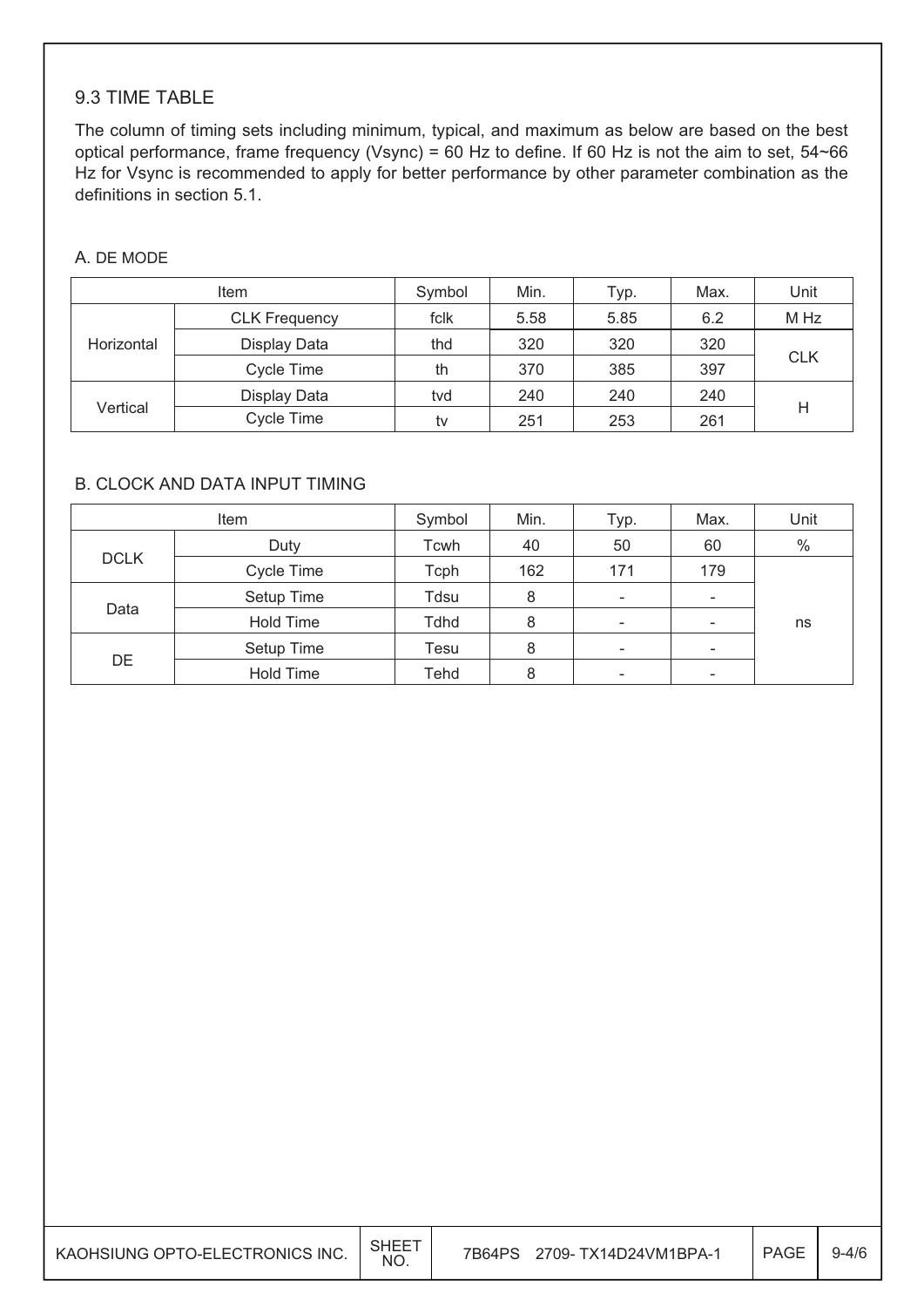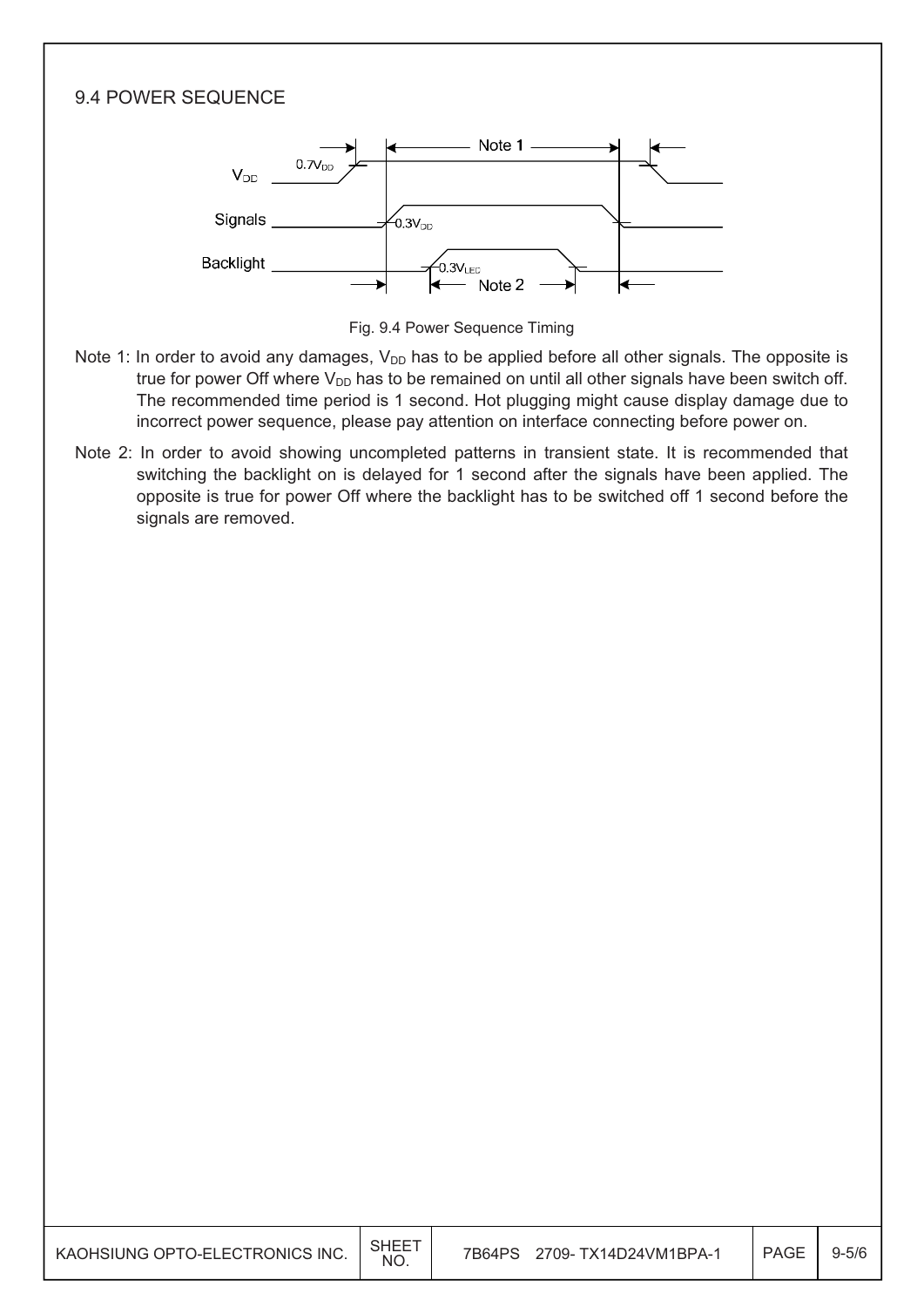#### 9.5 DATA INPUT for DISPLAY COLOR

|              | COLOR &<br><b>Gray Scale</b> |                            | Data Signal        |                |                |                |                |                |                 |                |                  |                |                |                |                |                |                    |                |                 |
|--------------|------------------------------|----------------------------|--------------------|----------------|----------------|----------------|----------------|----------------|-----------------|----------------|------------------|----------------|----------------|----------------|----------------|----------------|--------------------|----------------|-----------------|
|              |                              | R <sub>5</sub>             | R <sub>4</sub>     | R <sub>3</sub> | R2             | R <sub>1</sub> | R <sub>0</sub> | G <sub>5</sub> | G4              | G <sub>3</sub> | G <sub>2</sub>   | G <sub>1</sub> | G <sub>0</sub> | <b>B5</b>      | <b>B4</b>      | B <sub>3</sub> | <b>B2</b>          | B <sub>1</sub> | B <sub>0</sub>  |
|              | <b>Black</b>                 | $\overline{0}$             | $\overline{0}$     | $\mathbf 0$    | $\overline{0}$ | $\overline{0}$ | $\mathbf 0$    | $\overline{0}$ | $\overline{0}$  | $\overline{0}$ | $\overline{0}$   | $\overline{0}$ | $\overline{0}$ | $\overline{0}$ | 0              | $\overline{0}$ | $\overline{0}$     | $\overline{0}$ | $\overline{0}$  |
|              | Red (63)                     | 1                          | 1                  | 1              | 1              | 1              | 1              | 0              | $\mathbf 0$     | 0              | 0                | 0              | 0              | $\mathbf 0$    | $\overline{0}$ | $\overline{0}$ | 0                  | 0              | 0               |
|              | Green (63)                   | $\overline{0}$             | $\overline{0}$     | $\overline{0}$ | 0              | $\overline{0}$ | $\mathbf 0$    | $\mathbf{1}$   | $\mathbf{1}$    | 1              | 1                | 1              | $\mathbf{1}$   | $\mathbf 0$    | $\overline{0}$ | $\overline{0}$ | $\overline{0}$     | $\Omega$       | 0               |
| <b>Basic</b> | <b>Blue (63)</b>             | $\overline{0}$             | 0                  | $\mathbf 0$    | 0              | $\overline{0}$ | $\overline{0}$ | $\overline{0}$ | $\mathbf 0$     | 0              | 0                | 0              | 0              | 1              | $\mathbf{1}$   | $\mathbf{1}$   | $\mathbf{1}$       | $\overline{1}$ | 1               |
| Color        | Cyan                         | $\Omega$                   | 0                  | $\mathbf 0$    | 0              | 0              | $\overline{0}$ | 1              | 1               | 1              | 1                | 1              | $\mathbf{1}$   | 1              | 1              | 1              | $\mathbf{1}$       | 1              | $\overline{1}$  |
|              | Magenta                      | 1                          | 1                  | 1              | 1              | 1              | 1              | $\mathsf 0$    | $\mathbf 0$     | 0              | $\mathsf 0$      | $\mathsf 0$    | 0              | 1              | 1              | 1              | 1                  | 1              | 1               |
|              | Yellow                       | 1                          | 1                  | $\mathbf{1}$   | 1              | $\mathbf{1}$   | 1              | $\mathbf{1}$   | $\mathbf{1}$    | $\mathbf{1}$   | $\overline{1}$   | 1              | $\mathbf{1}$   | $\mathbf 0$    | $\overline{0}$ | $\overline{0}$ | 0                  | 0              | 0               |
|              | White                        | 1                          | $\mathbf{1}$       | $\mathbf{1}$   | 1              | 1              | 1              | $\overline{1}$ | 1               | 1              | $\overline{1}$   | 1              | $\mathbf{1}$   | 1              | $\mathbf{1}$   | 1              | $\mathbf{1}$       | $\mathbf{1}$   | $\mathbf{1}$    |
|              | <b>Black</b>                 | $\overline{0}$             | 0                  | $\mathbf 0$    | 0              | 0              | $\overline{0}$ | $\mathbf 0$    | $\mathbf 0$     | 0              | $\mathbf 0$      | $\mathsf 0$    | 0              | $\overline{0}$ | $\overline{0}$ | $\mathbf 0$    | $\mathbf 0$        | 0              | $\mathbf 0$     |
|              | Red (1)                      | $\Omega$                   | 0                  | $\overline{0}$ | 0              | $\overline{0}$ | 1              | 0              | $\overline{0}$  | 0              | $\overline{0}$   | $\overline{0}$ | 0              | $\overline{0}$ | $\Omega$       | $\overline{0}$ | 0                  | 0              | $\overline{0}$  |
|              | Red(2)                       | $\mathbf{0}$               | 0                  | 0              | 0              | 1              | 0              | 0              | $\mathbf 0$     | 0              | 0                | 0              | 0              | $\mathbf 0$    | $\overline{0}$ | $\mathbf 0$    | 0                  | 0              | 0               |
| Red          | $\epsilon$<br>à,             | $\epsilon$<br>$\mathbf{r}$ | Ì.                 | à.             | ×,<br>×        | t              | $\mathbf{r}$   | t              | $\epsilon$<br>٠ | ×<br>ä,        | ×,<br>×,         | ×.<br>×.       | t              | ٠<br>ä,        | $\alpha$       | $\epsilon$     | ×.<br>$\mathbf{r}$ | à.<br>ä,       | t               |
|              | ×,                           | $\bullet$                  | $\epsilon$         | ×,             | $\epsilon$     | ċ              | ×,             | t              | ÷               | t              | ×,               | ×,             | ÷              | t              | $\epsilon$     | ÷              | $\blacksquare$     | ×,             | t               |
|              | Red (62)                     | $\overline{1}$             | $\overline{1}$     | $\overline{1}$ | 1              | $\overline{1}$ | $\overline{0}$ | $\mathbf 0$    | $\mathbf 0$     | 0              | $\mathbf 0$      | $\mathbf 0$    | 0              | $\overline{0}$ | $\overline{0}$ | $\overline{0}$ | $\mathbf 0$        | 0              | $\mathbf 0$     |
|              | Red (63)                     | 1                          | 1                  | 1              | 1              | 1              | 1              | $\overline{0}$ | $\overline{0}$  | 0              | 0                | 0              | 0              | $\mathbf 0$    | $\overline{0}$ | $\overline{0}$ | $\overline{0}$     | 0              | 0               |
|              | <b>Black</b>                 | $\overline{0}$             | 0                  | 0              | 0              | $\overline{0}$ | $\overline{0}$ | $\overline{0}$ | $\mathbf 0$     | 0              | $\boldsymbol{0}$ | $\mathbf 0$    | $\overline{0}$ | $\overline{0}$ | $\overline{0}$ | $\mathbf 0$    | $\mathbf 0$        | 0              | $\mathbf 0$     |
|              | Green (1)                    | $\Omega$                   | 0                  | $\overline{0}$ | $\Omega$       | $\overline{0}$ | $\overline{0}$ | 0              | $\overline{0}$  | $\Omega$       | $\overline{0}$   | $\overline{0}$ | $\mathbf 1$    | $\overline{0}$ | $\overline{0}$ | $\overline{0}$ | 0                  | $\Omega$       | $\mathbf 0$     |
|              | Green (2)                    | 0                          | 0                  | $\mathbf 0$    | 0              | 0              | 0              | 0              | $\mathbf 0$     | 0              | 0                | 1              | 0              | $\mathbf 0$    | $\overline{0}$ | $\mathbf 0$    | 0                  | 0              | $\mathbf 0$     |
| Green        | t                            | ×                          | ł.                 | $\blacksquare$ | Ì              | t              | ä,             | t              | t               | ł,             | ï                | t              | t              | t              |                | t              | t                  | $\blacksquare$ | t               |
|              | ×,                           | ÷                          | ł.                 | t              | ł              | ÷              | t              | ł,             | $\cdot$         | t              | t                | Ì              | ÷              | ÷              | t              | t              | ł.                 | ×,             | ÷               |
|              | Green (62)                   | $\mathbf 0$                | 0                  | 0              | 0              | $\mathbf 0$    | $\mathbf 0$    | 1              | 1               | 1              | 1                | 1              | 0              | 0              | $\overline{0}$ | 0              | 0                  | 0              | 0               |
|              | Green (63)                   | $\mathbf{0}$               | 0                  | 0              | 0              | 0              | $\mathbf 0$    | 1              | 1               | 1              | 1                | 1              | 1              | $\mathbf 0$    | 0              | $\mathbf 0$    | 0                  | 0              | 0               |
|              | <b>Black</b>                 | $\overline{0}$             | 0                  | $\overline{0}$ | 0              | $\overline{0}$ | $\overline{0}$ | 0              | $\overline{0}$  | $\Omega$       | 0                | $\overline{0}$ | 0              | $\overline{0}$ | $\overline{0}$ | $\overline{0}$ | $\overline{0}$     | $\Omega$       | $\mathbf 0$     |
|              | Blue (1)                     | $\Omega$                   | 0                  | 0              | 0              | $\mathbf 0$    | $\mathbf 0$    | $\mathbf 0$    | $\mathbf 0$     | 0              | $\mathbf 0$      | 0              | 0              | $\mathbf 0$    | $\overline{0}$ | $\mathbf 0$    | 0                  | 0              | 1               |
|              | Blue (2)                     | $\overline{0}$             | 0                  | $\mathbf 0$    | 0              | 0              | 0              | 0              | $\overline{0}$  | 0              | 0                | 0              | $\mathbf 0$    | $\overline{0}$ | $\overline{0}$ | $\mathbf 0$    | 0                  | $\mathbf{1}$   | 0               |
| <b>Blue</b>  |                              | $\epsilon$                 | ×.<br>$\mathbf{r}$ | ¥,<br>k.       | à.             | à.<br>×,       | $\epsilon$     | $\epsilon$     | à,<br>٠         | ×              | ¥,<br>ä,         | ¥.<br>×.       | $\cdot$<br>٠   | $\epsilon$     |                | $\cdot$        | ×.<br>$\mathbf{r}$ | ¥,             | $\epsilon$<br>× |
|              | ä,                           | ł.                         | ł,                 | ł,             | ł,             | ċ              | ÷              | ł,             | ł.              | ł,             | ł,               | ł.             | ÷.             | ÷              | ċ              | ł,             | ł,                 | à.             | ł               |
|              | <b>Blue (62)</b>             | $\mathbf 0$                | 0                  | $\mathbf 0$    | 0              | 0              | 0              | 0              | $\mathbf 0$     | 0              | 0                | 0              | 0              | 1              | $\mathbf{1}$   | 1              | 1                  | 1              | 0               |
|              | <b>Blue (63)</b>             | 0                          | 0                  | 0              | 0              | 0              | 0              | 0              | 0               | 0              | 0                | 0              | 0              | 1              | 1              | 1              | 1                  | 1              | 1               |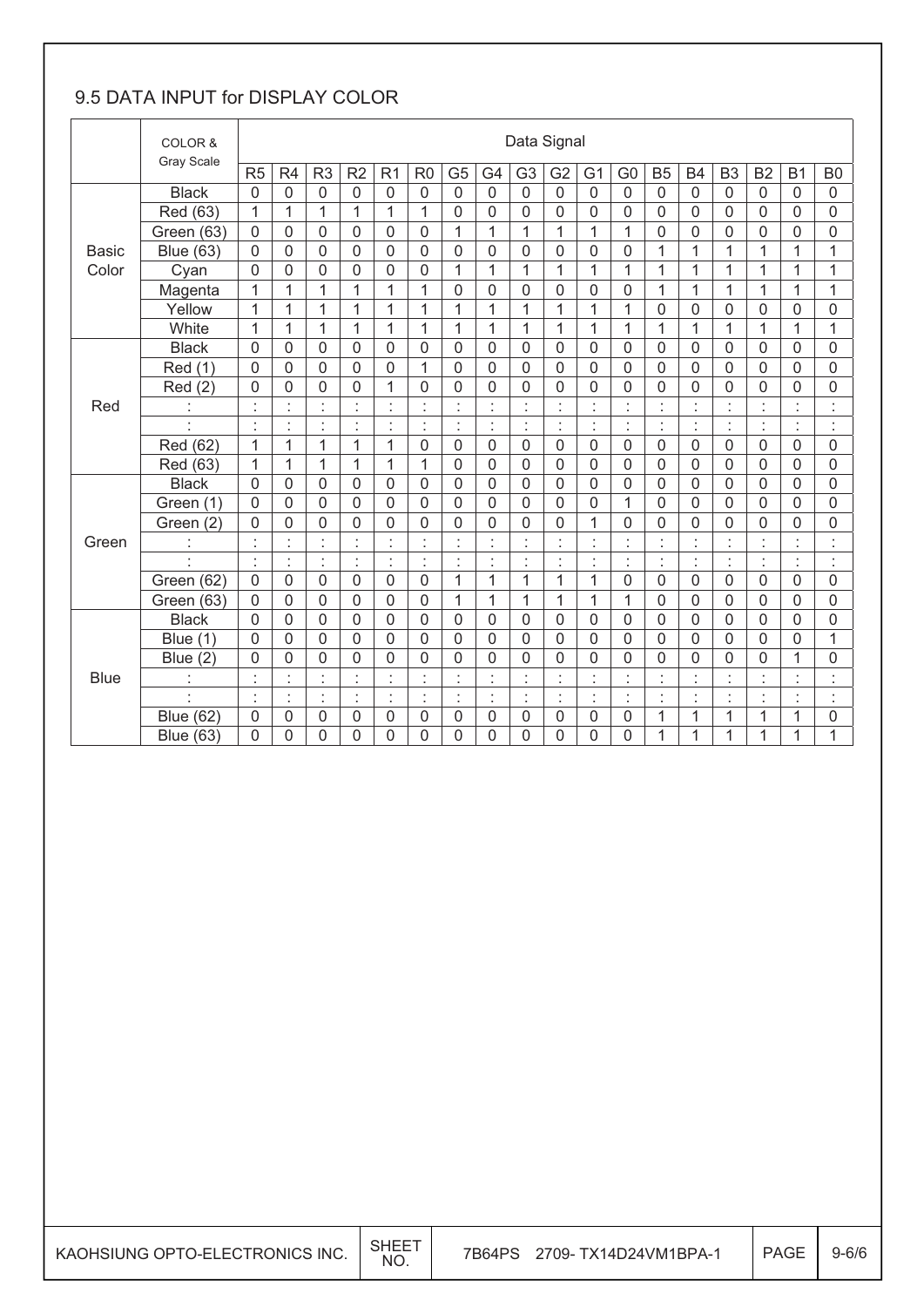

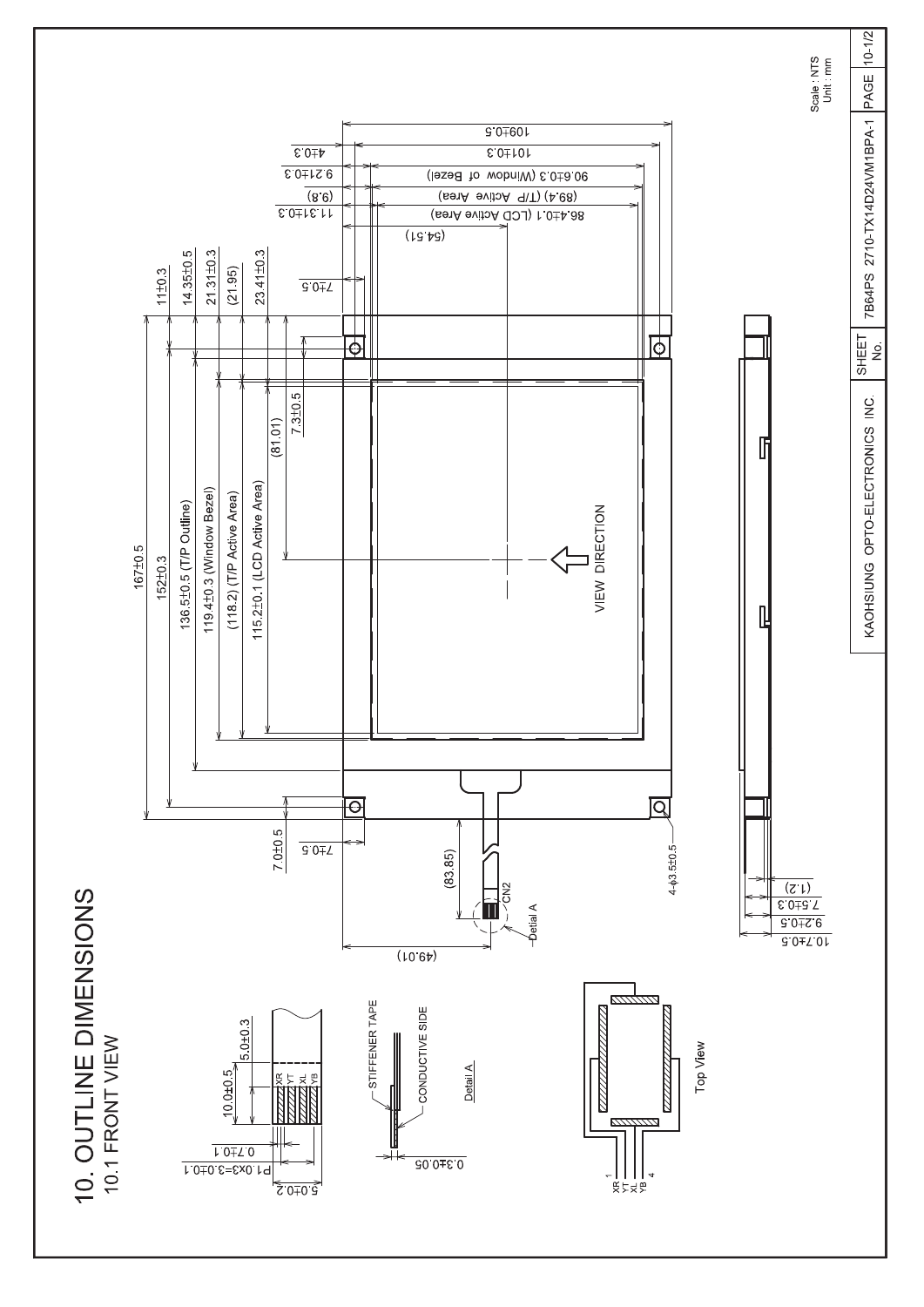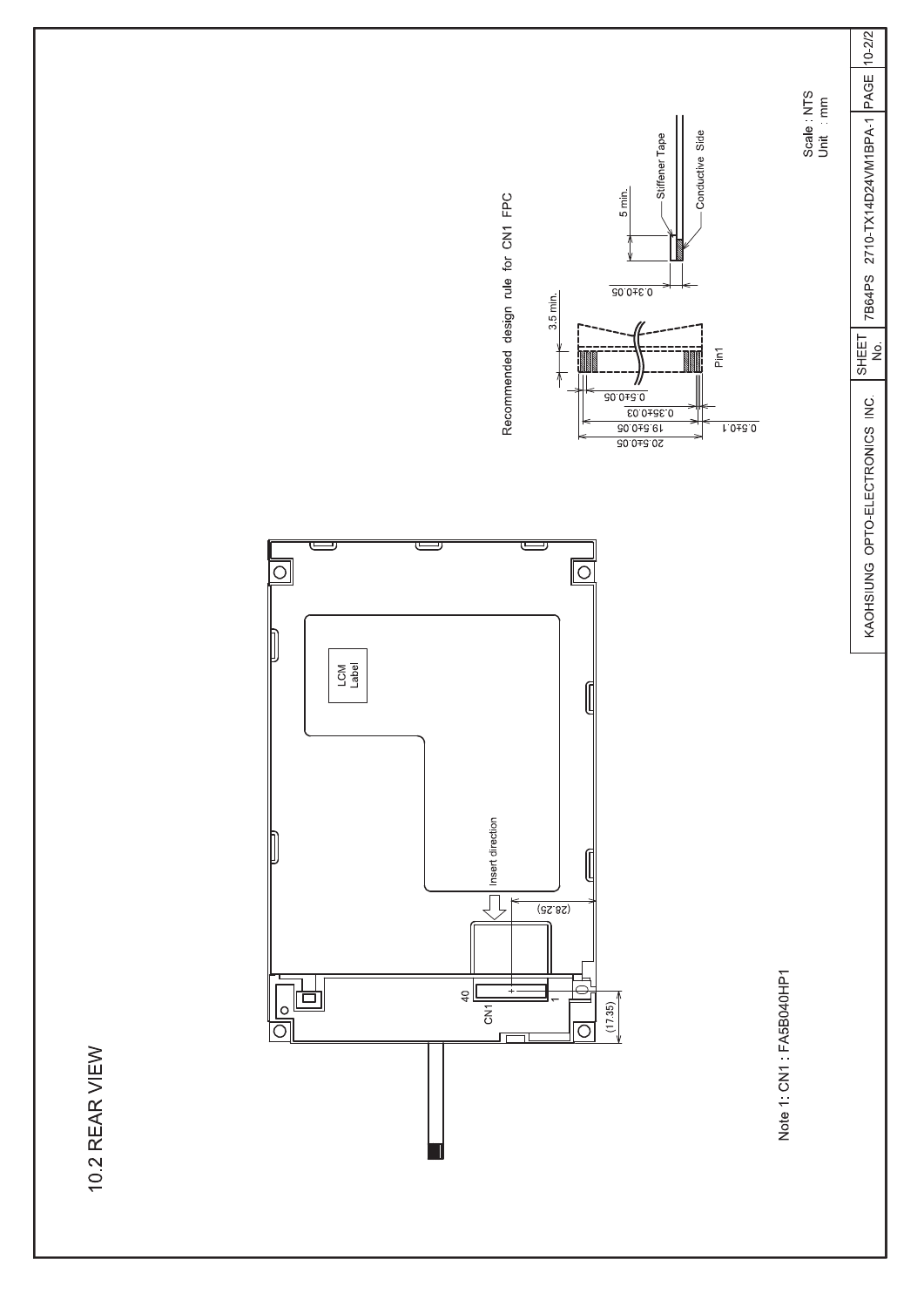### 11. TOUCH PANEL

The type of touch panel used on this display is resistive, analog, 4-wire and film on glass, and more characteristics are shown as below:

#### 11.1 OPERATING CONDITIONS

| Item                     | Specification | Remarks                  |
|--------------------------|---------------|--------------------------|
| <b>Operating Voltage</b> | DC 5V         | DC 7V Max.               |
| <b>Operating Current</b> | 20 mA         | $\overline{\phantom{a}}$ |

#### 11.2 ELECTRICAL CHARACTERISTICS

| Item                         |         | Specification               | <b>Remarks</b>           |
|------------------------------|---------|-----------------------------|--------------------------|
|                              | X- axis | $350 \Omega$ ~1070 $\Omega$ |                          |
| Circuit resistance           | Y-axis  | $210 \Omega - 560 \Omega$   | $\overline{\phantom{0}}$ |
| <b>Insulation Resistance</b> | X-Y     | $>20M\Omega$                | At DC 25V                |
|                              |         | $\leq \pm 1.5\%$            |                          |
| Linearity                    |         | $\leq \pm 1.5\%$            | Note 1                   |
| Chattering                   |         | $\leq$ 10 ms                | $\overline{\phantom{a}}$ |

Note 1: The test conditions and equipments of linearity are as below:

- Material of pen: poly-acetal resin
- End shape: R 0.8 mm
- Test force: 150 gf
- Pitch: 10 mm
- Test area is shown in Fig. 11.1



As shown in Fig. 11.2, applying voltage meter to measure Va, Vb and Vxm, where Va is the maximum voltage in the active area; Vb is the minimum voltage in the active area; Vxm is the measured voltage of point x selected by random. Afterwards, the linearity can be calculated by following equation:

$$
Linearity = \frac{|Vxi - Vxm|}{Va - Vb} \times 100\%,
$$

where Vxi is the idea voltage of point x.

The method to measure the linearity of Y-axis is the same as above.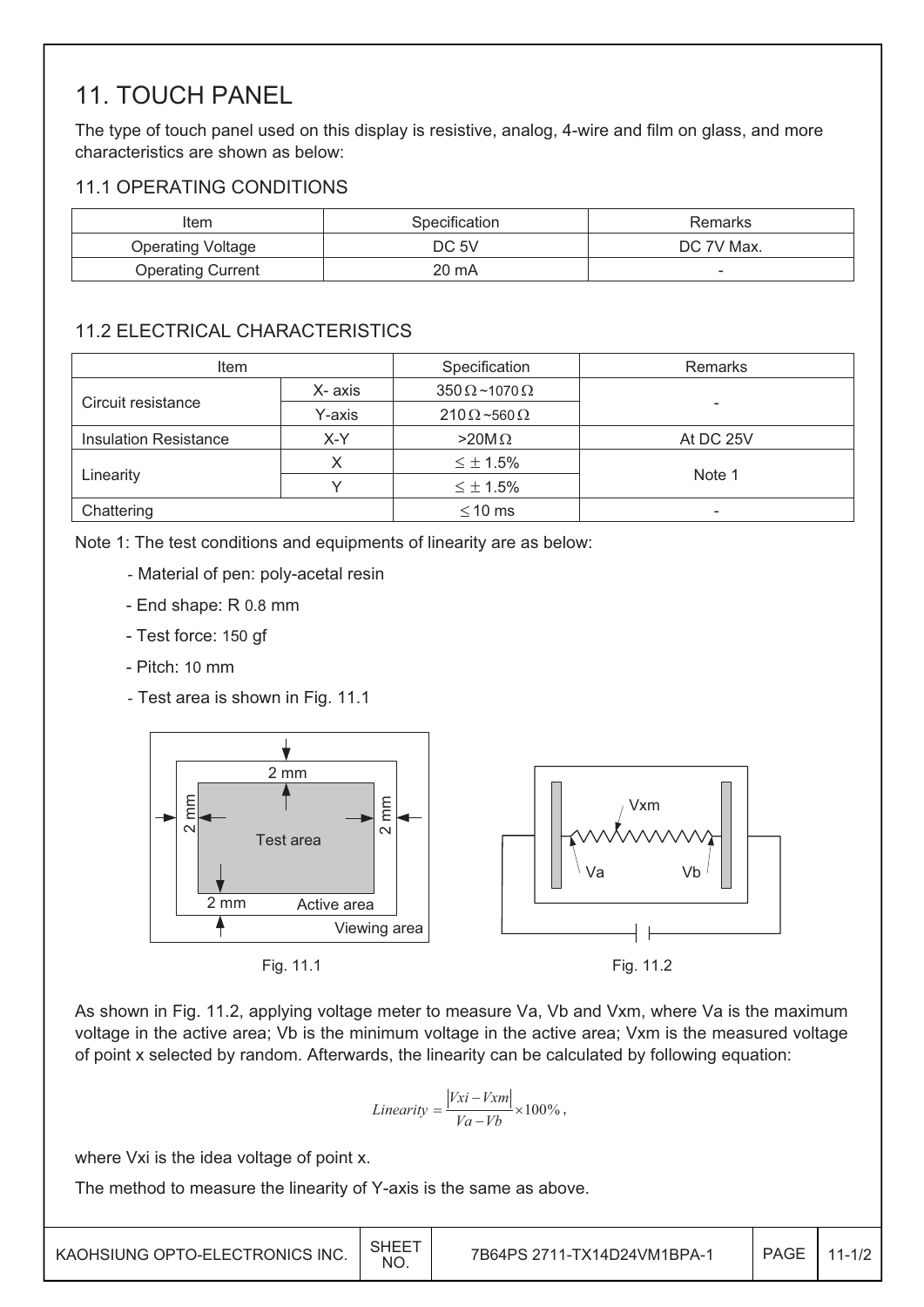#### 11.3 MECHANICAL CHARACTERISTICS

| Item             |        | Specification | <b>Remarks</b>     |
|------------------|--------|---------------|--------------------|
|                  | Finger | 1.2N Max.     | End shape: R8.0 mm |
| Activation force | Pen    | 1.2N Max.     | End shape: R0.8 mm |
| Surface Hardness |        | ЗH            | <b>JIS K 5400</b>  |

#### 11.4 OPTICAL CHARACTERISTICS

| Item           | auor.<br> | $\sim$                   |
|----------------|-----------|--------------------------|
| $-$<br>udilut. | 77%       | $\overline{\phantom{a}}$ |

#### 11.5 SAFETY AND ATTENTIONS

1) Do not put heavy shock or stress on the touch panel.

- 2) Please use soft cloth or absorbent cotton with ethanol to clean the touch panel by gently wiping. Moreover, please wipe it by horizontal or vertical direction instead of circling to prevent leaving scars on the touch panel's surface.
- 3) Do not use any harmful chemicals such as acetone, toluene, and isopropyl alcohol to clean the display's surface.
- 4) UV protection is recommended to avoid the possibility of performance degrading when touch panel is likely applied under UV environment for a long period of time.

| KAOHSIUNG OPTO-ELECTRONICS INC. | SHEET<br><b>NO</b> | 7B64PS 2711-TX14D24VM1BPA-1 | <b>PAGE</b> | $11 - 2/2$ |
|---------------------------------|--------------------|-----------------------------|-------------|------------|
|---------------------------------|--------------------|-----------------------------|-------------|------------|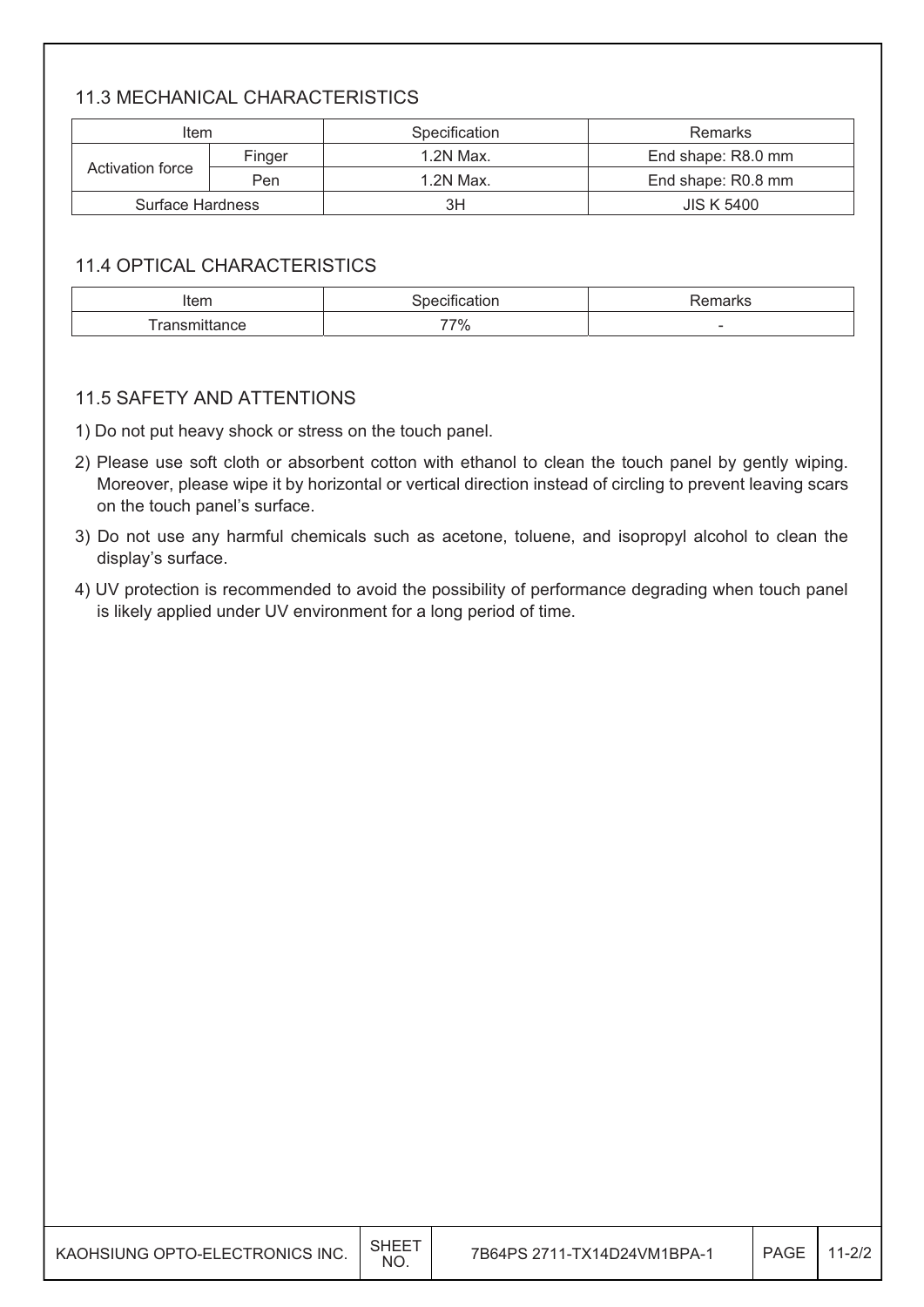### 12. APPEARANCE STANDARD

The appearance inspection is performed in a dark room around 500~1000 lx based on the conditions as below:

- The distance between inspector's eyes and display is 30 cm.
- The viewing zone is defined with angle  $\theta$  shown in Fig. 12.1 The inspection should be performed within 45 $\degree$  when display is shut down. The inspection should be performed within 5 $\degree$  when display is power on.



Fig. 12.1

#### 12.1 THE DEFINITION OF LCD ZONE

LCD panel is divided into 2 areas as shown in Fig.12.2 for appearance specification in next section. A zone is the LCD active area (dot area); B zone is the area between A zone and metal frame.

In terms of housing design, B zone is the recommended window area customers' housing should be located in.



Fig. 12.2

| KAOHSIUNG OPTO-ELECTRONICS INC. | <b>SHEE</b><br>NO. | 7B64PS 2712- TX14D24VM1BPA-1 | PAGE | $12 - 1/4$ |
|---------------------------------|--------------------|------------------------------|------|------------|
|---------------------------------|--------------------|------------------------------|------|------------|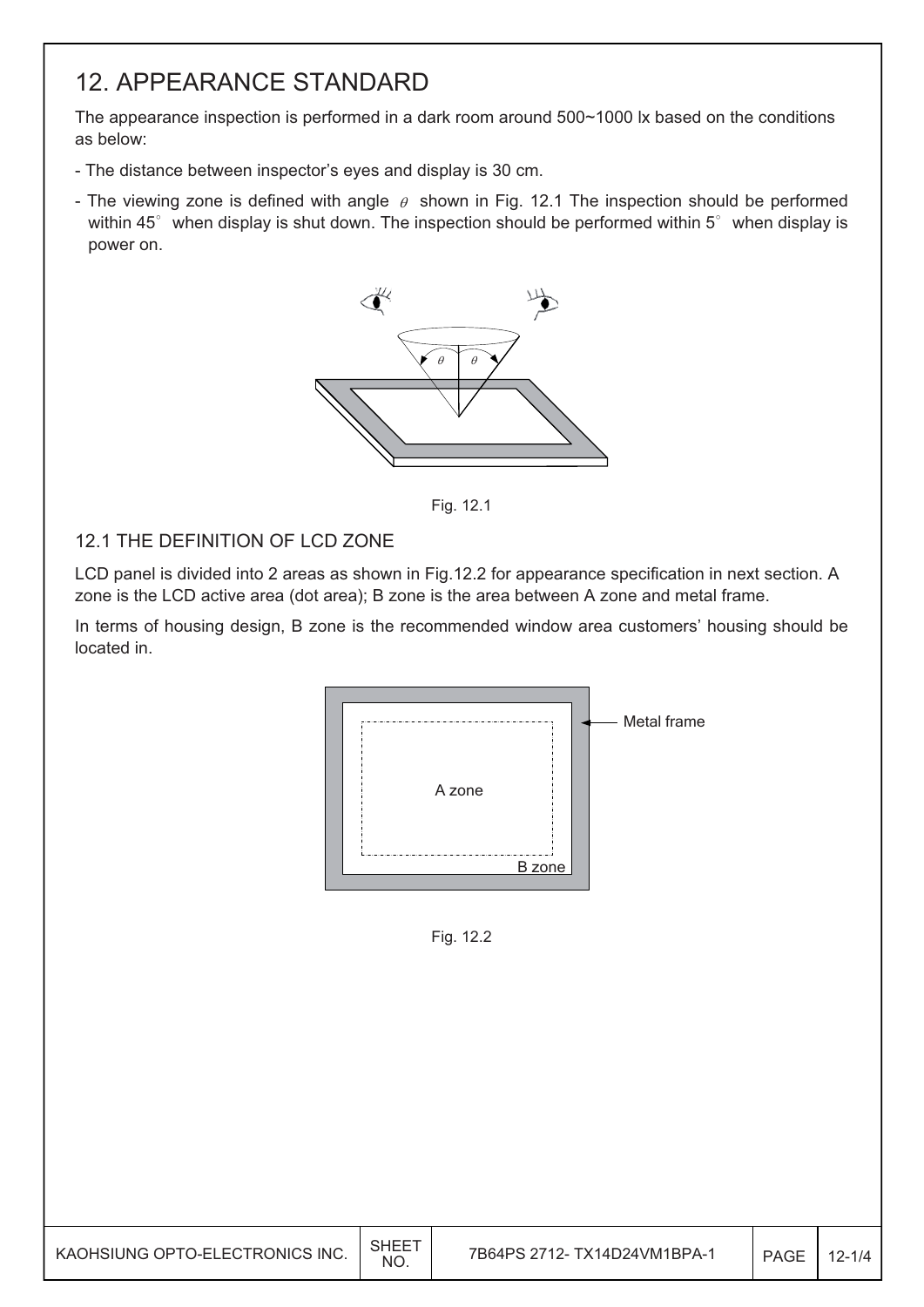#### 12.2 LCD APPEARANCE SPECIFICATION

The specification as below is defined as the amount of unexpected phenomenon or material in different zones of LCD panel. The definitions of length, width and average diameter using in the table are shown in Fig. 12.4 and Fig. 12.5.

| Item                  |                       | Applied zone             |                    |                                       |                |                |          |  |  |  |
|-----------------------|-----------------------|--------------------------|--------------------|---------------------------------------|----------------|----------------|----------|--|--|--|
|                       | Length (mm)           |                          | Width (mm)         | Maximum number                        |                | Minimum space  |          |  |  |  |
|                       | $L \leq 15$           |                          | $W \le 0.02$       | Ignored                               |                |                |          |  |  |  |
| <b>Scratches</b>      | $L \leq 15$           |                          | $0.02 < W \le 0.1$ | 5                                     |                |                | A        |  |  |  |
|                       | L > 15                | 0.1 < W                  |                    | $\mathbf{0}$                          |                |                |          |  |  |  |
| Dent                  |                       |                          |                    | Serious one is not allowed            |                |                | A        |  |  |  |
| Wrinkles in polarizer |                       |                          |                    | Serious one is not allowed            |                |                | A        |  |  |  |
|                       | Average diameter (mm) |                          |                    |                                       | Maximum number |                |          |  |  |  |
|                       |                       | $D \leq 0.3$             |                    |                                       | Ignored        |                |          |  |  |  |
| Bubbles on polarizer  | $0.3 < D \le 0.6$     |                          |                    |                                       | 4              |                | A        |  |  |  |
|                       | 0.6 < D               |                          |                    | $\mathbf 0$                           |                |                |          |  |  |  |
|                       |                       | Filamentous (Line shape) |                    |                                       |                |                |          |  |  |  |
|                       | Length (mm)           | Width (mm)               |                    |                                       | Maximum number |                |          |  |  |  |
|                       | $L \leq 2.0$          |                          |                    | $W \le 1.5$                           |                | 5              | A        |  |  |  |
|                       | L > 2.0               |                          | 1.5 < W            |                                       |                | 0              |          |  |  |  |
| 1) Stains             |                       |                          | Round (Dot shape)  |                                       |                |                |          |  |  |  |
| 2) Foreign Materials  | Average diameter (mm) |                          |                    | Maximum number                        |                | Minimum Space  |          |  |  |  |
| 3) Dark Spot          | $D \leq 0.2$          |                          |                    | Ignored                               |                |                |          |  |  |  |
|                       | 0.2 < D < 0.6         |                          |                    | $\overline{4}$                        |                |                | A        |  |  |  |
|                       | $0.6 \leq D$          |                          |                    | 0                                     |                |                |          |  |  |  |
|                       |                       |                          |                    | Those wiped out easily are acceptable |                |                |          |  |  |  |
|                       |                       |                          | Area <sup>1</sup>  | Area <sup>2</sup>                     |                | Maximum number |          |  |  |  |
|                       | Bright dot-defect     |                          | 1 dot              | 2 dot                                 |                | 3 dot          | A        |  |  |  |
| Dot-Defect            | Dark dot-defect       |                          | 2 dot              | 3 dot                                 |                | 4 dot          | (Note 1) |  |  |  |
|                       | Bright + Dark point   |                          | 3 dot              | 4 dot                                 |                | 5 dot          |          |  |  |  |

Note 1: The Dot-Defect inspection within A zone (active area) would be divided into area  $(1)$ ,  $(2)$  as Fig. 12.3 shown.

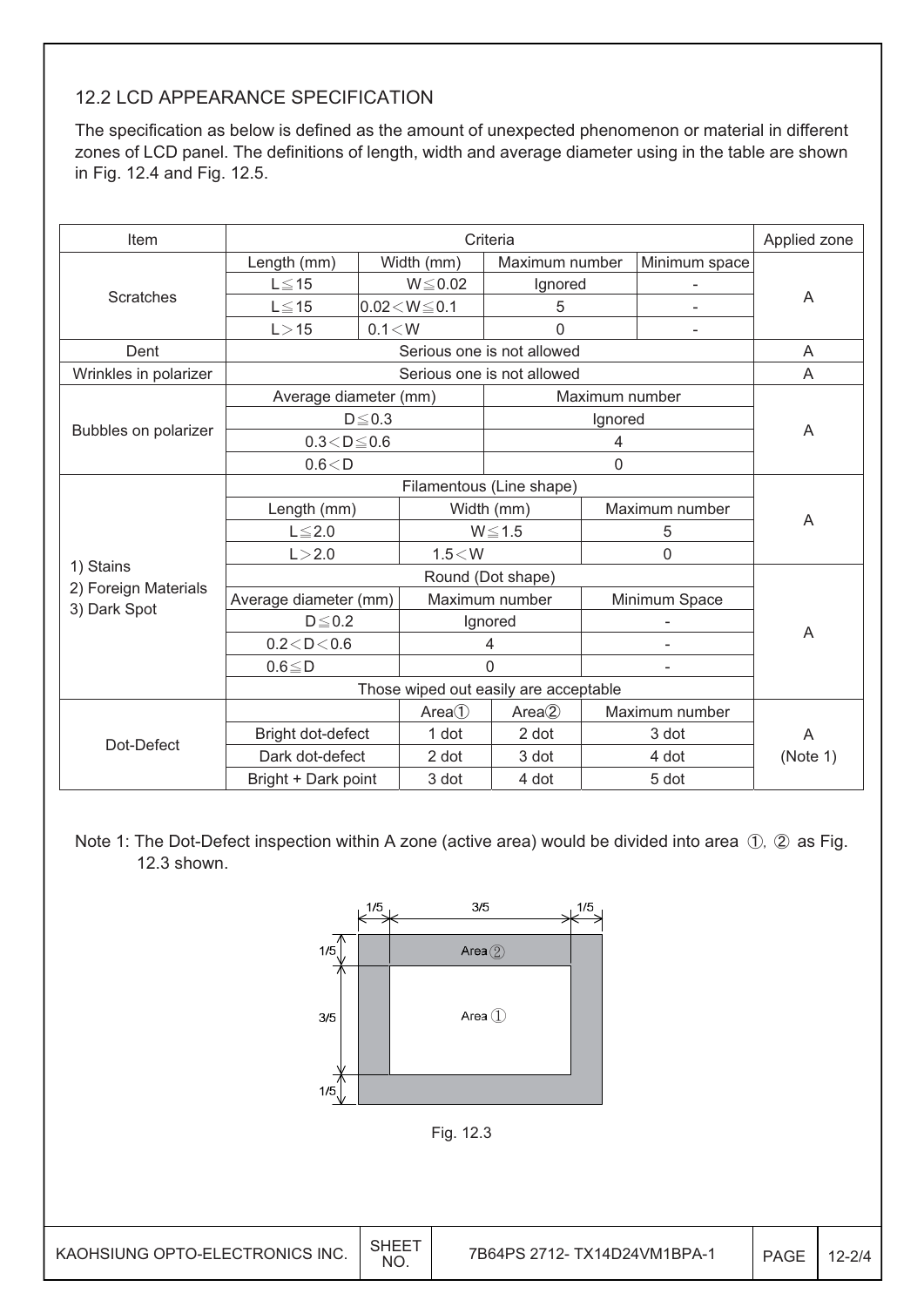| <b>LED BACKLIGHT APPEARANCE</b><br>Item |                       | Criteria     |              |                |   |  |  |  |  |  |  |
|-----------------------------------------|-----------------------|--------------|--------------|----------------|---|--|--|--|--|--|--|
| Dark Spots                              | Average diameter (mm) |              |              | Maximum number |   |  |  |  |  |  |  |
| <b>White Spots</b>                      | $D \leq 0.4$          |              |              | Ignored        |   |  |  |  |  |  |  |
| Foreign Materials (Spot)                | 0.4 < D               |              |              | None           |   |  |  |  |  |  |  |
|                                         | Width (mm)            |              | Length (mm)  | Maximum number |   |  |  |  |  |  |  |
| <b>Foreign Materials</b>                |                       | $L \leq 2.5$ |              |                | A |  |  |  |  |  |  |
| (Line)                                  | $W \le 0.2$           | 2.5 < L      |              | None           |   |  |  |  |  |  |  |
|                                         | 0.2 < W               |              | ٠            | None           |   |  |  |  |  |  |  |
|                                         | Width (mm)            |              | Length (mm)  | Maximum number |   |  |  |  |  |  |  |
|                                         | $W \le 0.1$           |              |              | Ignored        | A |  |  |  |  |  |  |
| <b>Scratches</b>                        |                       |              | $L \le 11.0$ |                |   |  |  |  |  |  |  |
|                                         | $0.1 < W \le 0.2$     | 11.0 < L     |              | None           |   |  |  |  |  |  |  |
|                                         | $0.2\!<\!W$           |              |              | None           |   |  |  |  |  |  |  |



Fig 12.4

a ِم Average diameter  $=$  $\frac{a+b}{2}$ 

Fig 12.5

| KAOHSIUNG OPTO-ELECTRONICS INC. | <b>SHEET</b><br>NO. | 7B64PS 2712-TX14D24VM1BPA-1 | <b>PAGE</b> | $12 - 3/4$ |
|---------------------------------|---------------------|-----------------------------|-------------|------------|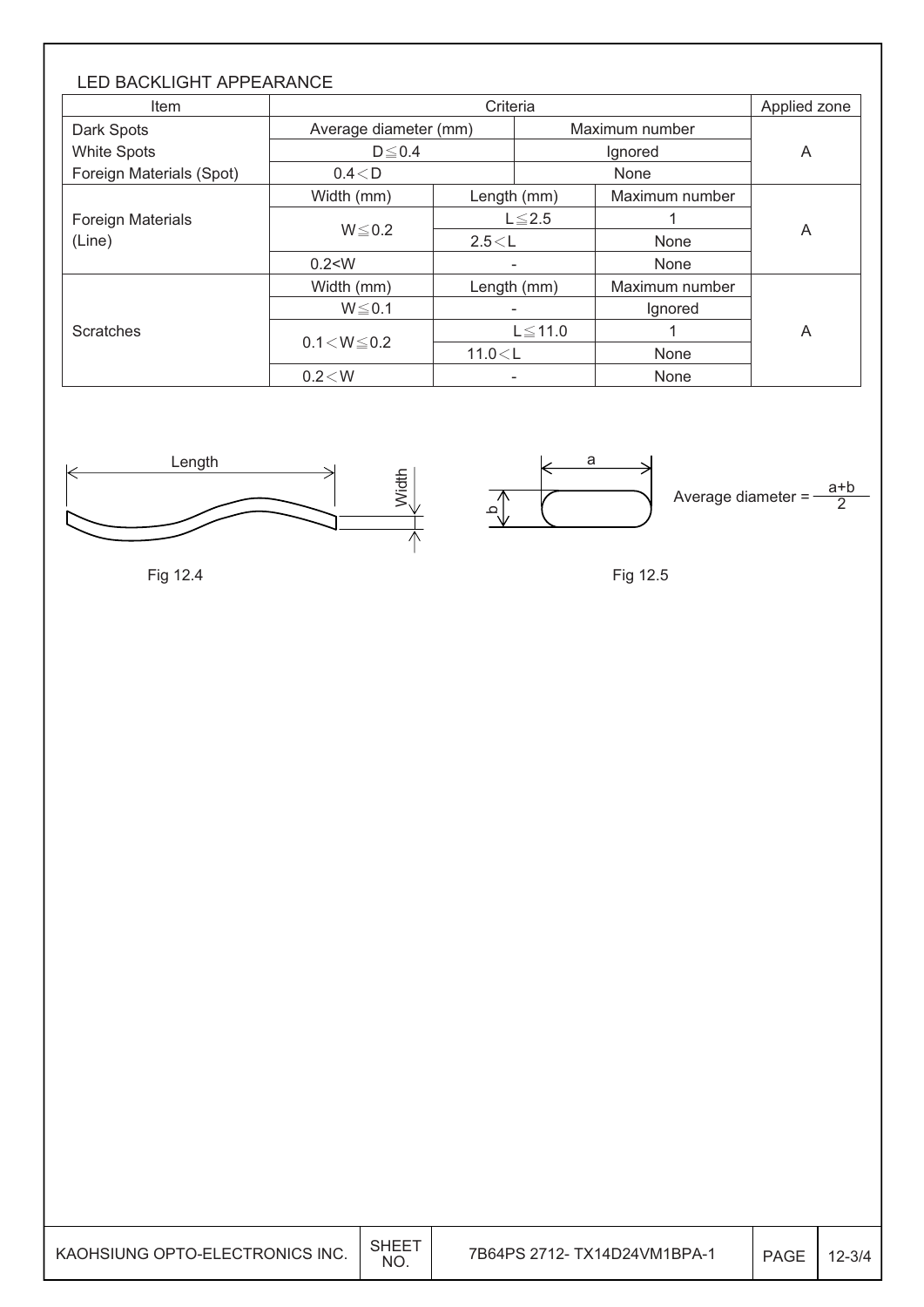#### 12.3 TOUCH PANEL APPEARANCE SPECIFICATION

The specification as below is defined by the amount of unexpected material in different zones of touch panel.

| Item                     | Criteria              |                                    |                |                | Applied zone |  |
|--------------------------|-----------------------|------------------------------------|----------------|----------------|--------------|--|
| <b>Scratches</b>         | Width (mm)            |                                    | Length (mm)    | Maximum number |              |  |
|                          | W > 0.1               |                                    | $L \ge 10$     | Not allowed    | A,B          |  |
|                          | $0.10 \ge W > 0.05$   |                                    | $L<$ 10        | 4 pcs max.     |              |  |
|                          | $0.05 \geq W$         |                                    | $L<$ 10        | lgnored        |              |  |
|                          |                       | <b>Filamentous</b><br>(Line shape) |                |                |              |  |
| <b>Foreign Materials</b> | Width (mm)            |                                    | Length (mm)    | Maximum number | A,B          |  |
|                          | $0.10 \ge W > 0.05$   | 3< L                               |                | Not allowed    |              |  |
|                          | $0.05 \ge W$          | $L \leq 3$                         |                | Ignored        |              |  |
|                          |                       |                                    |                |                |              |  |
|                          | Average diameter (mm) |                                    | Maximum number |                | A,B          |  |
|                          | D > 0.35              |                                    | Not allowed    |                |              |  |
|                          | $0.35 \ge D > 0.25$   |                                    | 6 pcs max.     |                | B            |  |
|                          | $D \leq 0.25$         |                                    | Ignored        |                | A,B          |  |

The limitation of glass flaw occurred on touch panel is defined in the table as below.

| Item             | Specifications |                                                          |  |  |  |
|------------------|----------------|----------------------------------------------------------|--|--|--|
| Edge flaw        |                | $X \leq 5.0$ mm<br>$Y \leq 3.0$ mm<br>$Z \leq$ Thickness |  |  |  |
| Corner flaw      |                | $X \leq 3.0$ mm<br>$Y \leq 3.0$ mm<br>$Z \leq$ Thickness |  |  |  |
| Progressive flaw |                | Not allowed                                              |  |  |  |

| KAOHSIUNG OPTO-ELECTRONICS INC. | <b>NO</b> | 7B64PS 2712- TX14D24VM1BPA-1 | PAGE | $12 - 4/4$ |
|---------------------------------|-----------|------------------------------|------|------------|
|---------------------------------|-----------|------------------------------|------|------------|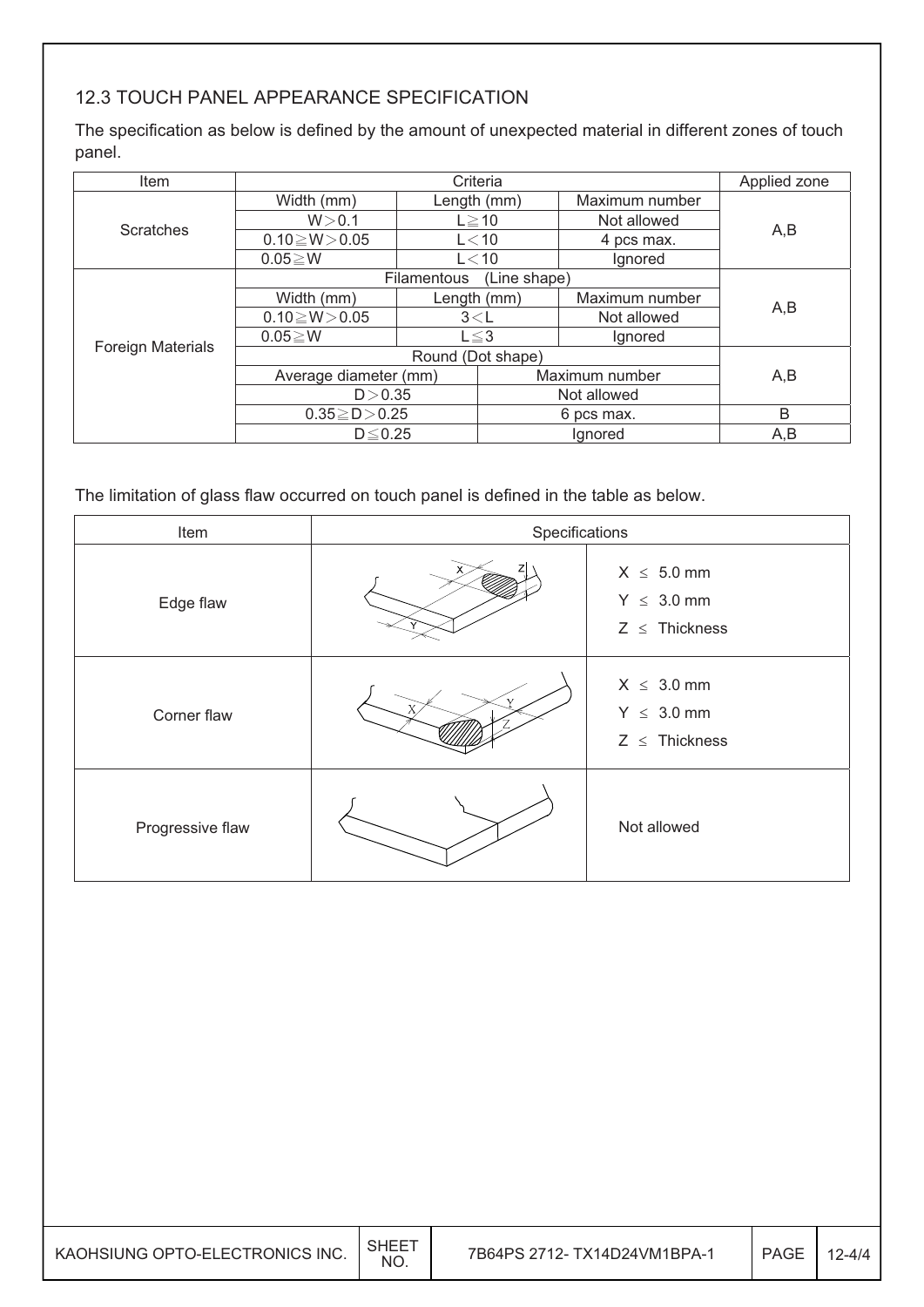### 13. PRECAUTIONS

#### 13.1 PRECAUTIONS of MOUNTING

- 1) Please refer to Fig. 13.1 for housing the display with touch panel into applications. The Fig. 13.1 shows some points as below:
- The cushion needs to be designed between housing and touch panel in order to avoid unexpected pressure to cause any wrong reactions, and the cushion should be located in the insulated area.
- The housing should not cover the active area of touch panel as the figure shown.



Fig 13.1

#### 13.2 PRECAUTIONS of ESD

- 1) Before handling the display, please ensure your body has been connected to ground to avoid any damages by ESD. Also, do not touch display's interface directly when assembling.
- 2) Please remove the protection film very slowly before turning on the display to avoid generating ESD.

#### 13.3 PRECAUTIONS of HANDLING

- 1) In order to keep the appearance of display in good condition, please do not rub any surfaces of the displays by sharp tools harder than 3H, especially touch panel, metal frame and polarizer.
- 2) Please do not stack the displays as this may damage the surface. In order to avoid any injuries, please avoid touching the edge of the glass or metal frame and wore gloves during handling.
- 3) Touching the polarizer or terminal pins with bare hand should be avoided to prevent staining and poor electrical contact.
- 4) Do not use any harmful chemicals such as acetone, toluene, and isopropyl alcohol to clean display's surfaces.
- 5) Please use soft cloth or absorbent cotton with ethanol to clean the display by gently wiping. Moreover, when wiping the display, please wipe it by horizontal or vertical direction instead of circling to prevent leaving scars on the display's surface, especially polarizer.
- 6) Please wipe any unknown liquids immediately such as saliva, water or dew on the display to avoid color fading or any permanently damages.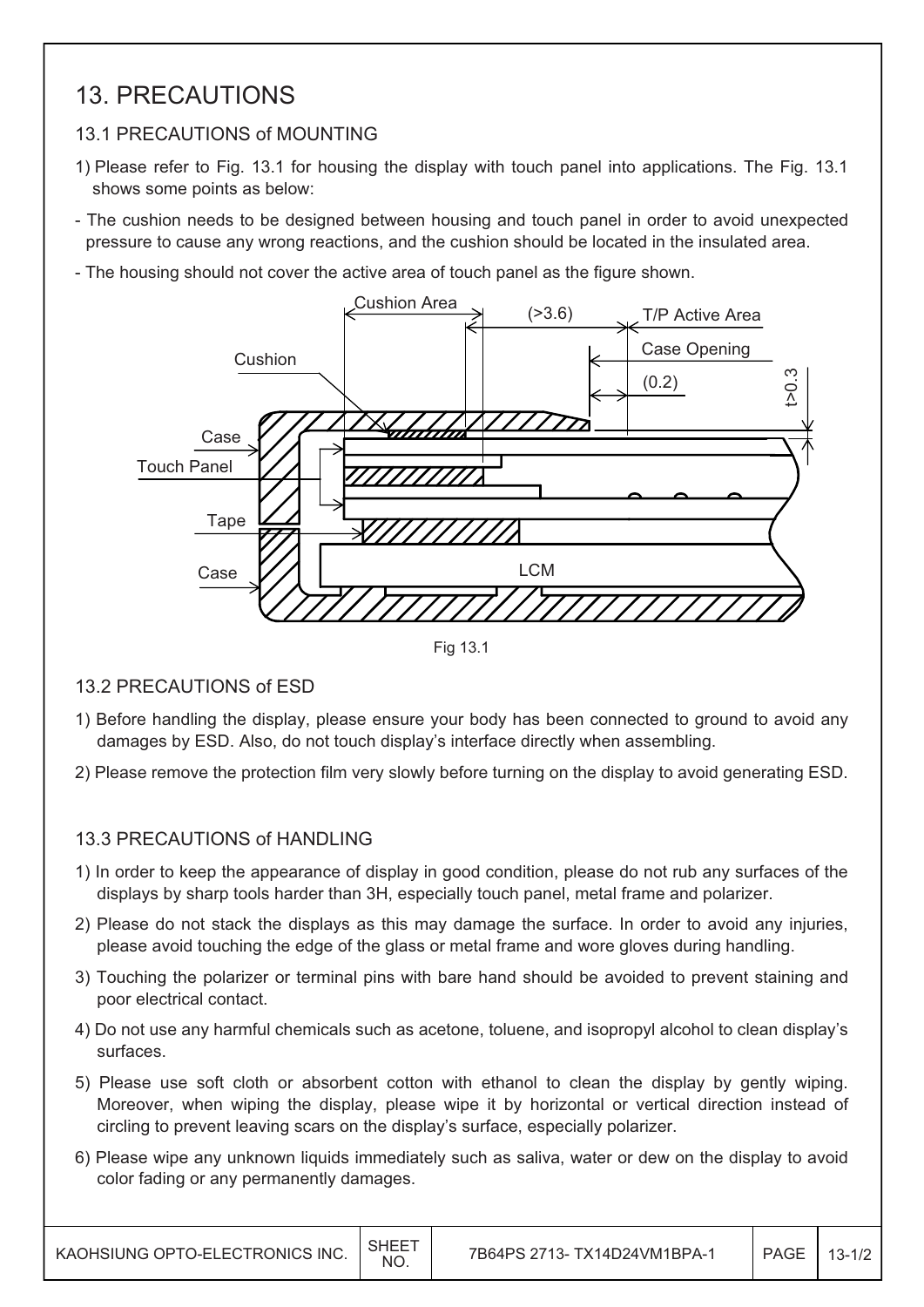7) Maximum pressure to the surface of the display must be less than  $1.96 \times 10^4$  Pa. If the area of adding pressure is less than 1  $\text{cm}^2$ , the maximum pressure must be less than 1.96N.

#### 13.4 PRECAUTIONS OF OPERATING

- 1) Please input signals and voltages to the displays according to the values defined in the section of electrical characteristics to obtain the best performance. Any voltages over than absolute maximum rating will cause permanent damages to this display. Also, any timing of the signals out of this specification would cause unexpected performance.
- 2) When the display is operating at significant low temperature, the response time will be slower than it at 25  $\mathrm{C}^{\circ}$ . In high temperature, the color will be slightly dark and blue compared to original pattern. However, these are temperature-related phenomenon of LCD and it will not cause permanent damages to the display when used within the operating temperature.
- 3) The use of screen saver or sleep mode is recommended when static images are likely for long periods of time. This is to avoid the possibility of image sticking.
- 4) Spike noise can cause malfunction of the circuit. The recommended limitation of spike noise is no bigger than  $\pm$  100 mV.

#### 13.5 PRECAUTIONS of STORAGE

If the displays are going to be stored for years, please be aware the following notices.

- 1) Please store the displays in a dark room to avoid any damages from sunlight and other sources of UV light.
- 2) The recommended long term storage temperature is between  $10 \degree \degree 35 \degree \degree$  and  $55\% \degree 75\%$  humidity to avoid causing bubbles between polarizer and LCD glasses, and polarizer peeling from LCD glasses.
- 3) It would be better to keep the displays in the container, which is shipped from KOE, and do not unpack it.
- 4) Please do not stick any labels on the display surface for a long time, especially on the polarizer.